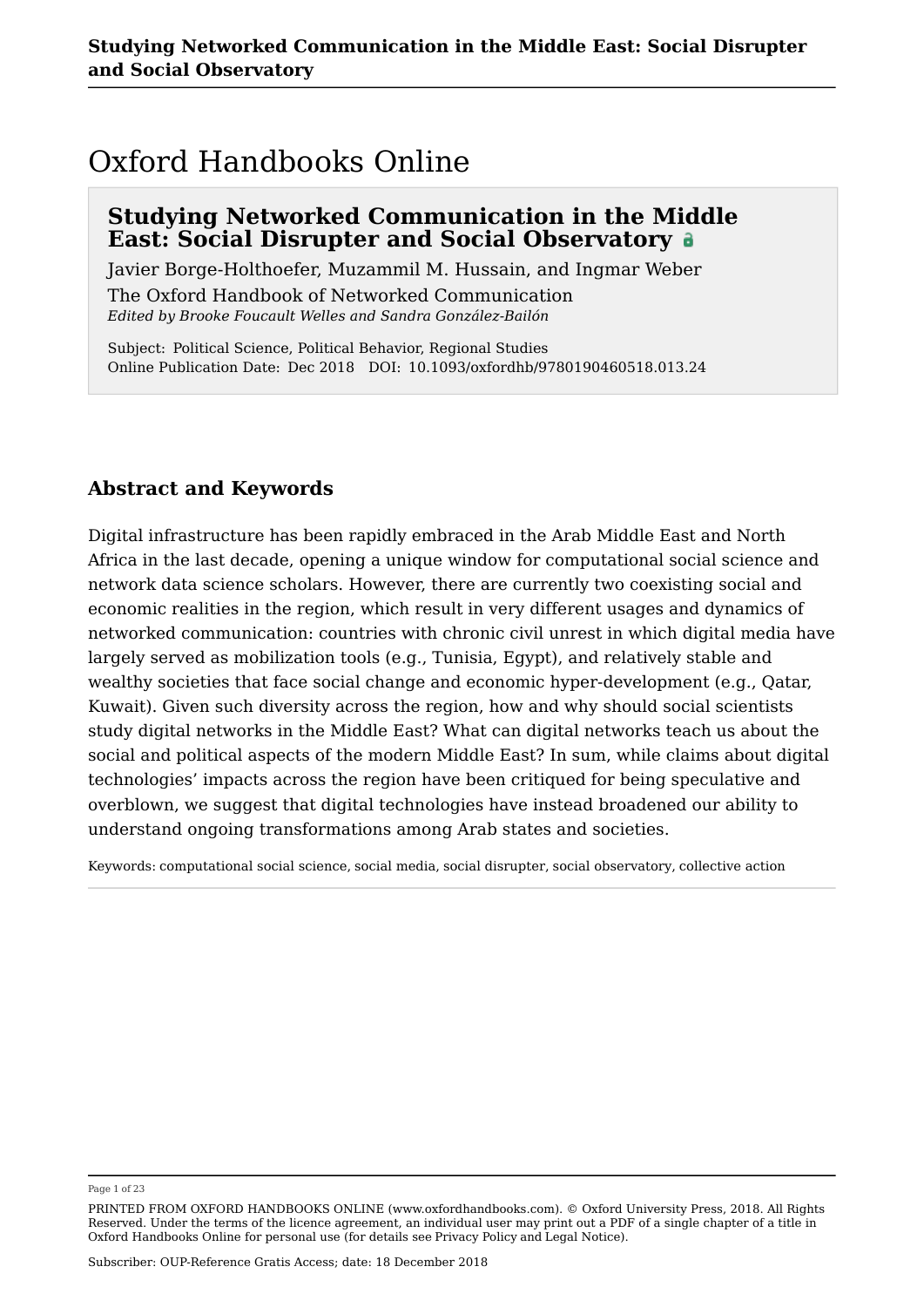This chapter focuses on a complex and diverse region: the Arab Middle East and North Africa. Digital infrastructure has been rapidly embraced in the last decade, opening a unique window for computational social science and network data science scholars: data from social media already constitute our best observatory for societies in which traditional data sources are not as abundant as in other parts of the world. However, there are currently two coexisting social and economic realities in the region, which result in very different usages and dynamics of networked communication overall. On the one hand are countries with chronic civil unrest, where digital media have largely served as mobilization avenues and coordination tools for political purposes (e.g., Tunisia, Libya, and Egypt). On the other hand are relatively peaceful, stable, and wealthy societies that nonetheless face serious social challenges emanating from social change and economic hyper-development: a progressive minoritization of the local population, a rapid change to urban and cultural spaces, and sometimes incongruous traditional and modern lifestyles (e.g., Qatar, Bahrain, and Kuwait). Given such complexity and diversity across the region, how and why should social scientists study digital networks in the Middle East? How have digital networks changed the Middle East? And what can digital networks teach us about the social and political aspects of the modern Middle East? In sum, while claims about digital technologies' impacts across the region have been criticized for being both speculative and overblown, we suggest that digital technologies have in fact broadened and deepened our ability to understand ongoing transformations between Arab states and societies.

## **1. Introduction**

In this chapter we approach the Arab Middle East from a dual perspective, analyzing the current sociopolitical tensions in the region and the emergent social scientific opportunities for examining them. Digital technologies have been rapidly embraced in the last decade across populations and institutions, opening a unique window to social scientific inquiry in the region. Metadata curated from digital media now constitute observatories of societies and social life and make observable these trends and trajectories on a scale and at a depth hitherto unparalleled from the "Arab street" (Regier and Khalidi 2009). Since the diffusion of digital media, how have social scientists investigated social and political life in the region? How are new research practices from the computational social sciences contributing to and changing this paradigm? How might new sociotechnical transformations in the region further enable and challenge this work?

To address these questions, we review the research and findings on digital media and the Middle East from the early period of Internet diffusion to the aftermath of the Arab Spring, with special attention to the new influx of work stemming from scholarship on complex networks and computer science. We argue that there are two presiding and coexisting social and economic realities in the region, which result in very different

Page 2 of 23

PRINTED FROM OXFORD HANDBOOKS ONLINE (www.oxfordhandbooks.com). © Oxford University Press, 2018. All Rights Reserved. Under the terms of the licence agreement, an individual user may print out a PDF of a single chapter of a title in Oxford Handbooks Online for personal use (for details see Privacy Policy and Legal Notice).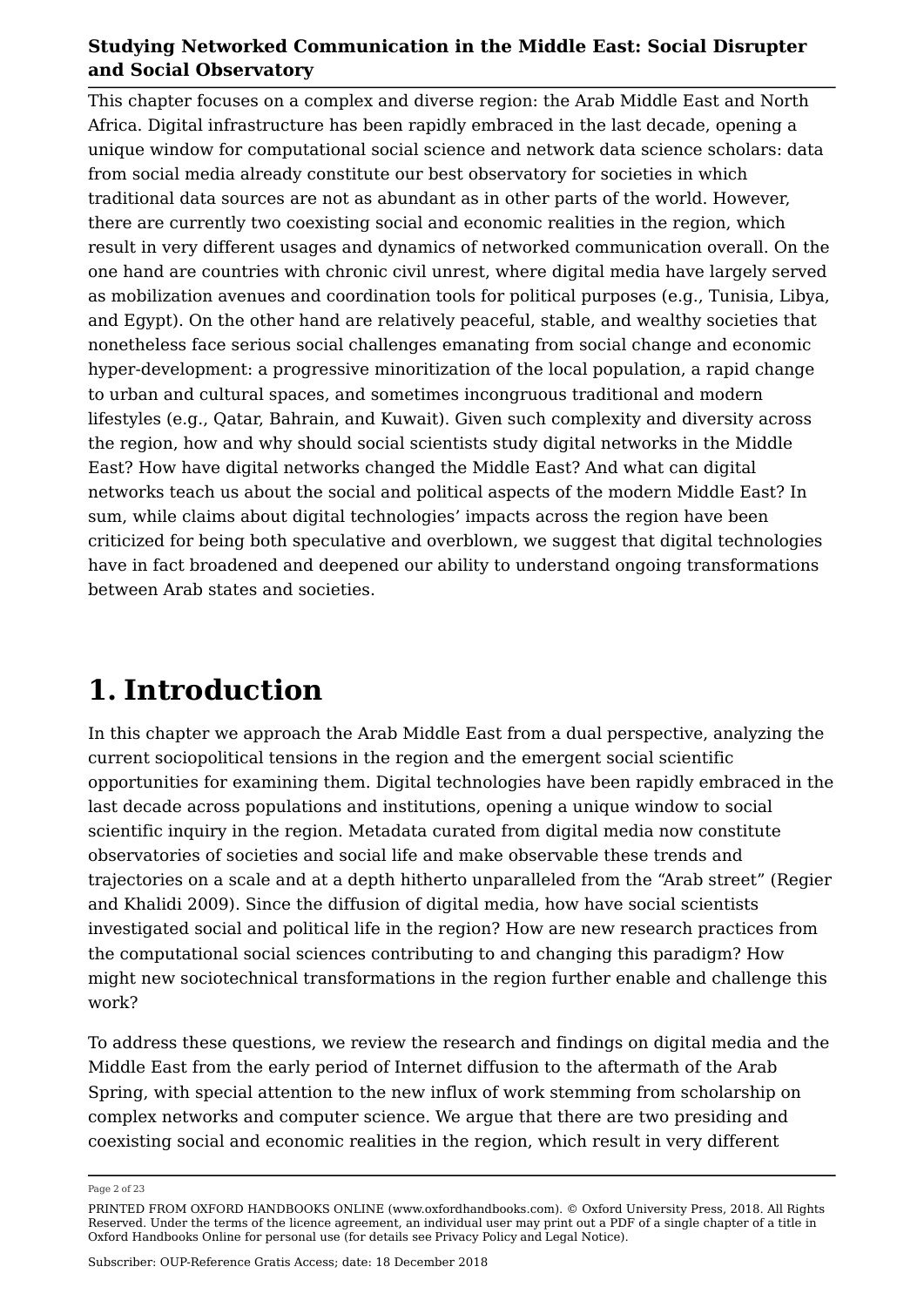usages and dynamics of networked communication: fragile societies and prospering states. On the one hand, fragile societies (e.g., countries with recent civil unrest and lacking stable governance infrastructure) have often co-opted digital media spaces as avenues for mobilization and tools for coordinating social change. Prominent cases include Jordan, Tunisia, Lebanon, Algeria, and Egypt, which have been featured in political studies after the Arab Spring mobilizations of 2011–2012. On the other hand, even prospering and stable wealthy states, which nonetheless face their own unique challenges (e.g., rapid societal transformations stemming from economic hyperdevelopment), have counter-exemplified ways in which digital communication and social networking patterns replicate "offline" realities and challenges. Prominent cases in which rapid digital diffusion has worked hand in hand with state-sanctioned hyper-development include Kuwait, Oman, Qatar, Saudi Arabia, and the United Arab Emirates (UAE) and have been prominently featured in complexity studies. By comparing and contrasting these research paradigms on sociopolitical versus socioeconomic phenomena and analyzing their underlying research perspectives (i.e., political studies versus complexity analyses), we find that in both examples social science scholars increasingly rely on and struggle with shared opportunities and pitfalls of data abundance and verification norms.

Our overarching perspective hinges on the idea of moving past concerns about access (via technologies and skills) to the observation of sociopolitical modularity. While past scholarship has rested on the limits of user access to digital technologies in the Middle East juxtaposed with the recent debates between cyber-optimists and cyber-pessimists reflecting on the Arab Spring, we propose that the future of these networked societies is far less coherent and much more chaotic than existing frames of analysis allow us to investigate. In contrast, with data from social computing, computational social science scholars have begun to observe how societies in the Middle East have restructured in unique social networks and community structures that form and recombine based on opposing political interests, segregated social groups, and diverse cultural and linguistic divides across a region that is often depicted as being far more coherent and resistant to change than is true. We suggest that scholarship on networked communication in the region move beyond simply debating whether and to what extent information communication technologies (ICTs) have disrupted Middle Eastern societies, and instead take more observational approaches to unpacking Middle Eastern societies' increasing modularity, fragility, and complexity.

Page 3 of 23

PRINTED FROM OXFORD HANDBOOKS ONLINE (www.oxfordhandbooks.com). © Oxford University Press, 2018. All Rights Reserved. Under the terms of the licence agreement, an individual user may print out a PDF of a single chapter of a title in Oxford Handbooks Online for personal use (for details see Privacy Policy and Legal Notice).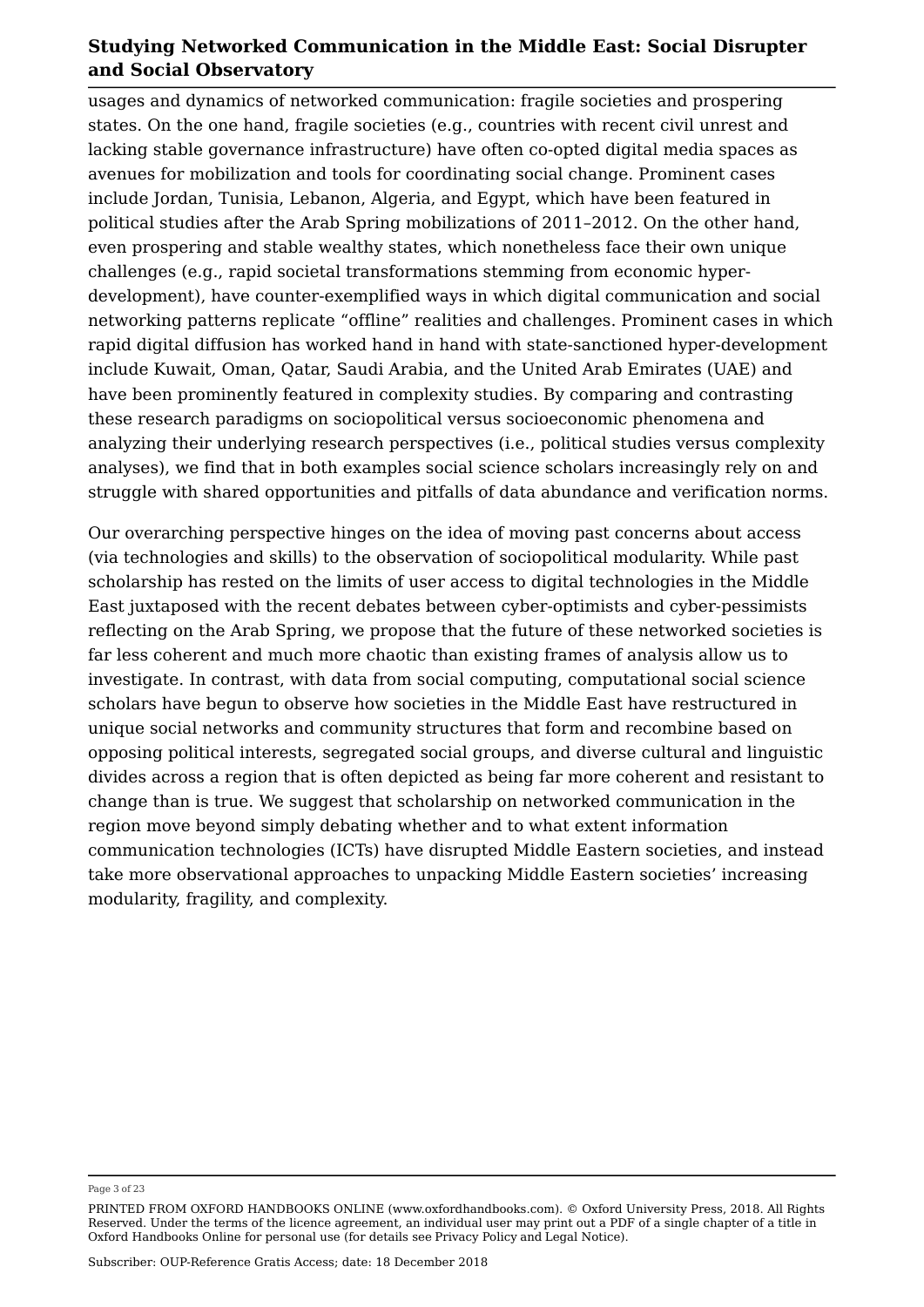# **2. Social Media as Social Disrupter**

### **How have digital networks changed the Middle East?**

The study of new ICT infrastructure adoption and use and the consequences it has had for institutions, groups, and individuals is not limited to the narrow confines of the Arab world. However, for over half a decade no single geopolitical region has been under more academic and policy scrutiny than the nation-states of North Africa and the Middle East when considering the role of ICTs and digital media. Before the past five years, the broader intersections of work on these topics were situated in the contexts and experiences of industrialized democracies in North America and Western Europe. Since 2011 the events of the Arab Spring have introduced a complex disruption into these intellectual trajectories and the interpretive toolkits available for social scientific analysis being applied to this region. In this section we provide a summary of these disruptions to established areas of work in communication and political studies and offer a brief synthesis of how recent studies have begun to address the core new issues, observations, and questions raised since the Arab Spring of 2011 with research frameworks and methods appropriated from computational social sciences.

The bulk of new scholarship in communication and political studies published since 2011 has pursuedn two general and complementary strategies while employing computational data and analytics based on availability and convenience. First, the focus of most work has been on advancing new interpretive frameworks developed from in-depth case studies drawn during and in the aftermath of the Arab Spring; second, studies have also tested generalizable processes through computational analyses. It is this latter body of work that reflects the spaces where new crosscutting collaborations are taking place by marrying traditional social scientific research questions with methods and data arising from data sciences and social computing. Between these two trajectories of work there has been notable progress and advancement, both in debating the priority of research questions concerning social and political issues in the region and in innovating and testing the limits of new strategies for empirically evaluating these claims through new sources of data.

In contrast, before the Arab Spring activities of 2011, much of the scholarship in the region was concerned with the problems of limited access to ICT infrastructure for most citizens in the region. While even the earliest analysis of the Arab world's information revolution forecasted possibilities of "major political, social and or economic transformation" because of new information technology (IT) systems, public access at the turn of the century was limited to fewer than two million users (Ghareeb 2000, pp 396). However, within a decade, by the eve of the Arab Spring protests, the fabric and structure of Arab politics, society, and governance had undergone incremental and rapid transformation through the adoption of unequal yet widespread ICT infrastructure. By

Page 4 of 23

PRINTED FROM OXFORD HANDBOOKS ONLINE (www.oxfordhandbooks.com). © Oxford University Press, 2018. All Rights Reserved. Under the terms of the licence agreement, an individual user may print out a PDF of a single chapter of a title in Oxford Handbooks Online for personal use (for details see Privacy Policy and Legal Notice).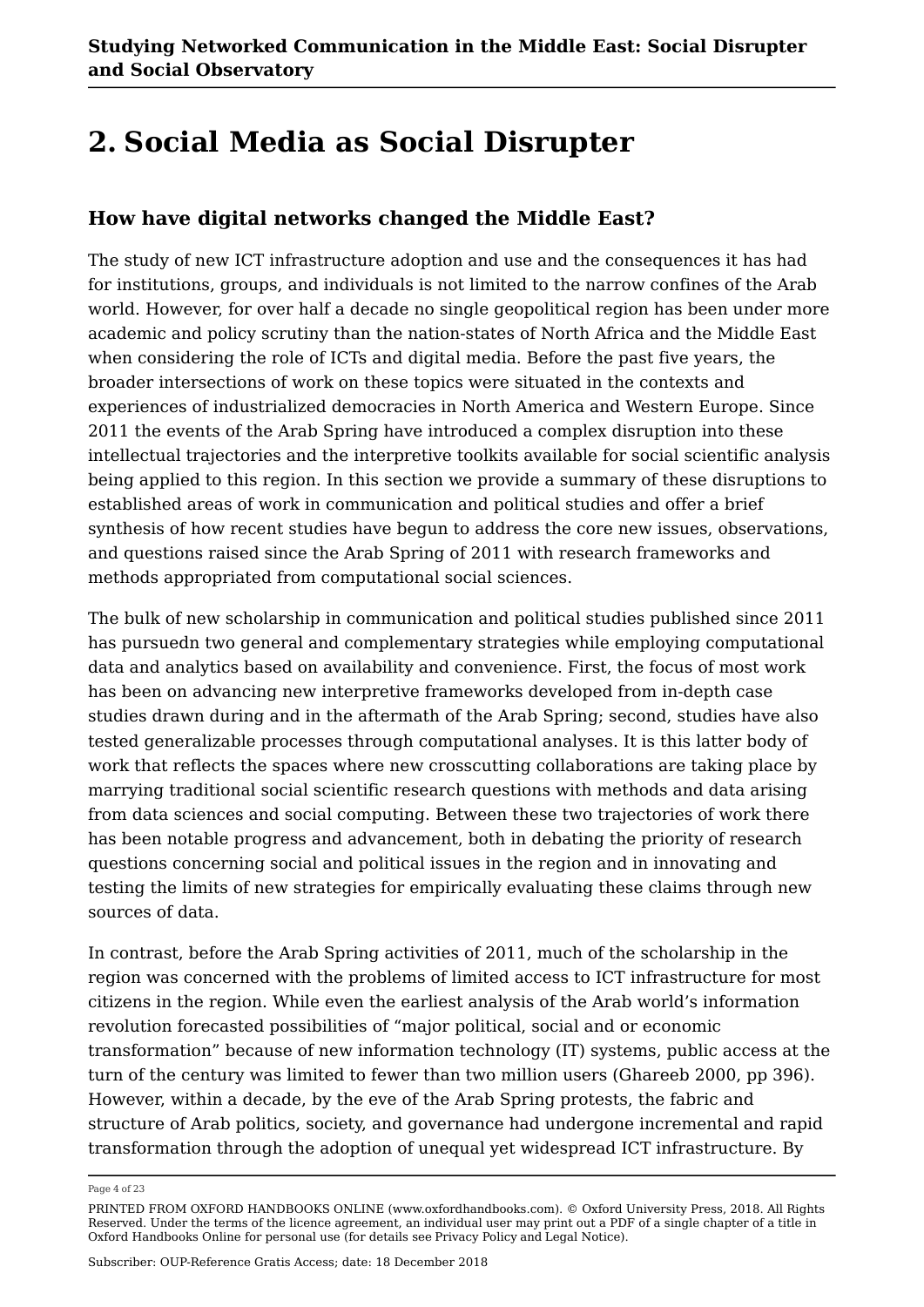2010 the overlaying of new digital networks, in addition to the transformations in the existing centralized broadcast communication systems, had foundational impacts for Arab political communication systems (Anderson 2013).

Just as Web 2.0 ecologies had rewired political communities and media networks in American and European societies, many Arab political societies had been fundamentally rewired through blogging networks that connected political factions within and across the region (Etling et al. 2010). The expansion of mediated communication spaces supported by ICT diffusion has had a permanent impact on news work and the media landscape. For example, during the peak of the protests in 2011, in a media system previously tightly controlled by Egypt's military regime before Internet diffusion, statecontrolled newspapers were unsurprisingly ineffective in supplying the public with critical coverage of the uprisings. Similarly, independent newspapers were only slightly more effective in diversifying the public's media coverage with alternative media frames. However, social media outlets supplied the most prescient interpretive frames of "revolution" as event, "dictatorship" as cause, and "resignation" as solution for Egyptian and global citizens seeking understanding of on-the-ground events (Hamdy and Gomaa 2012). Social media outlets also dared to break the censored news agenda in Egypt: gatekeeping, the process by which media experts traditionally construct and shape the public agenda, had been flipped into a networked activity because a digitally enabled user base had taken root in Egypt and many Arab societies. This had created the combined disruption in which broadcast frameworks were notably influenced and coconstructed with the participation of large masses of social media users actively curating their interests and interpretations about the protests in a media system previously censored in the supply and production of media frames (Meraz and Papacharissi 2013).

These changes in how news work was conducted and how the media landscape had evolved suggest conclusively that the diffusion of Internet infrastructure to educated urban elites in the region has been a profoundly transformational process that it is difficult and unproductive to reduce to a few set levels. For example, moving beyond news studies, network diffusion to users has also provided more mechanisms for interlinking communities across and beyond the region. By tracing the volume and structure of communication in Twitter, Bruns et al. (2013) find that in both Egypt and Libya, local activists and global citizens functioned as significant bridges, connecting Arab communities with English audiences around the world. This suggests the possibility not only that social media spaces have altered the official narratives produced by media organizations locally, but also that online media activism itself is now a crucial component of the larger mosaic of political participation available to activist citizens even in closed political systems.

Indeed, numerous studies illustrate this possibility through triangulation and cross-case comparison. During the Arab protests, the design and policies governing social media platforms critically influenced the ability of activist users to accomplish their goals (Youmans and York 2012). In her comparative case analysis of the Iranian Green revolution, the Moldovan protests, and the G-20 summit in Pittsburgh, Ems (2014)

Page 5 of 23

PRINTED FROM OXFORD HANDBOOKS ONLINE (www.oxfordhandbooks.com). © Oxford University Press, 2018. All Rights Reserved. Under the terms of the licence agreement, an individual user may print out a PDF of a single chapter of a title in Oxford Handbooks Online for personal use (for details see Privacy Policy and Legal Notice).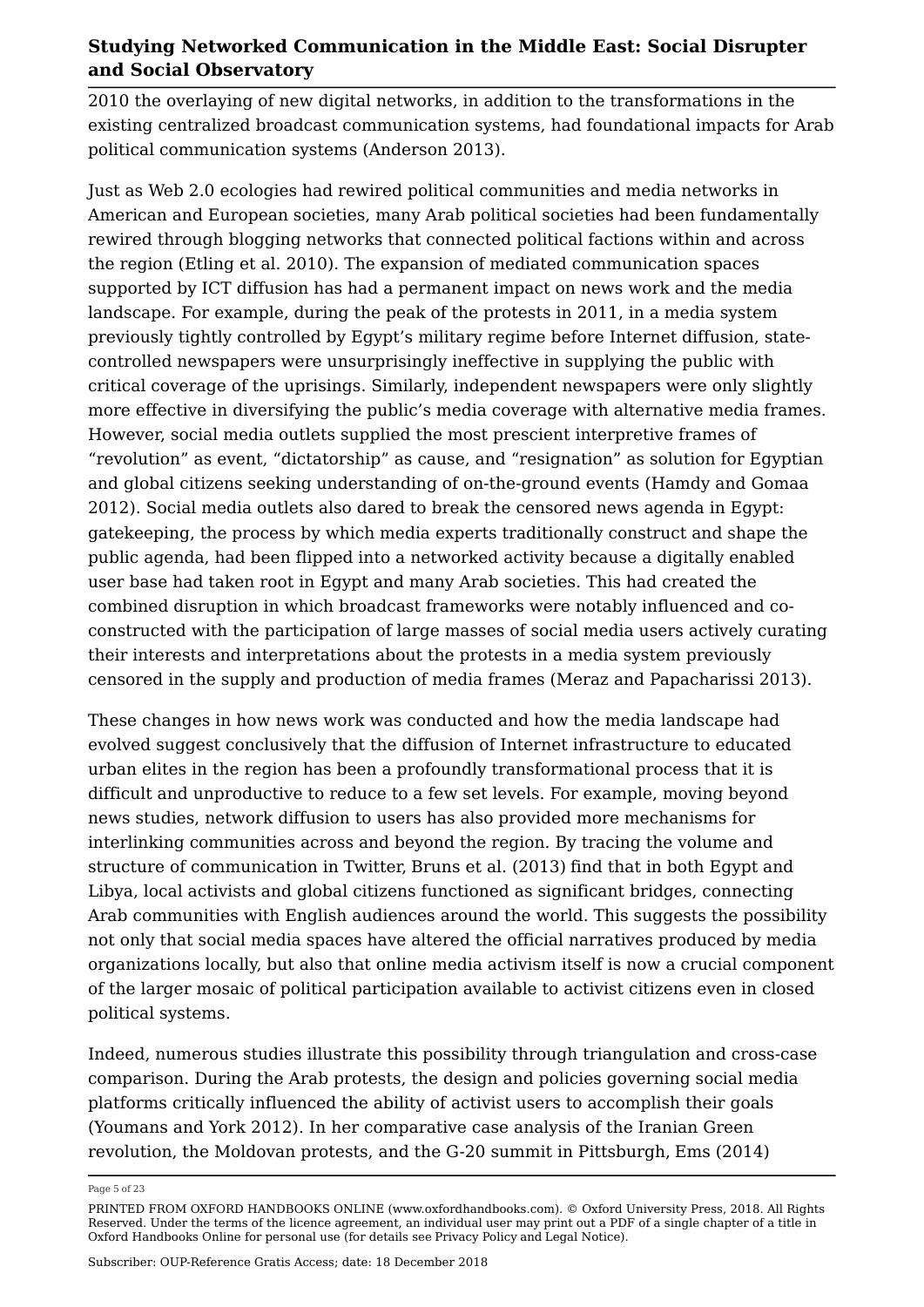demonstrates that social media technologies functioned as "socio-technical assemblages" affording both opportunities and risks to users, helping to advance the intellectual project beyond vehement calls against digital optimism or cyber-pessimism. Similarly, in their historical case analyses of Belarus, Moldova, Russia, and Ukraine, Lysenko and Desouza (2014) convincingly trace the back and forth tussle over ICT infrastructure between authorities and dissenters over a period of fourteen years. In fact, through both contextual and historical analyses, these examinations consistently find that new communication technologies *do not have an inherently democratic or antidemocratic utility to users or elites*. Rather, the features and uses afforded by new technologies are something actively constructed and contested by everyday users and political elites. While this should give support to the idea that scholars must move past polemical debates segregated along cyber-optimist and cyber-pessimist lines, it also suggests that the eventual democratic or antidemocratic impact of new communication infrastructure is a shared outcome of the assemblages of tools, affordances, uses, and governing policies surrounding the imaginaries of ICTs.

So how have communication technologies and digital ecologies impacted political and social life in Arab societies? First, the impact has been both complex and dramatic. On average, the Arab citizen in today's media environment has more capacity to participate in and organize collective action, especially by reaching out internationally (Lynch 2011), than ever before. Second, Arab regimes now also have increased capacities for accessing and observing their publics and opposition parties (Bellin 2012), to monitor, manage, or coerce them. In fact, the disruption caused by digital media in empowering the average citizen may have further encouraged regimes to resort to stricter and more drastic measures of culling the capacity of civil society. Third, whether Arab regimes take a guarded or more open approach to managing online activities, it is difficult for states to unwire their newly wired societies. With more globally connected users, we must expect that networked communities have more capacity to mobilize and coordinate action among their peers—whether that coordination and mobilization are oriented toward democratic or antidemocratic outcomes—than before their societies were wired.

In this final space of scholarship on social movements and collective action networks, scholars from social computing and computational social sciences have been well equipped and perceptive in focusing their analysis on understanding how connected individuals and groups coordinate action, with or without the support of established institutions (Bennett and Segerberg 2012). For example, the most successful movements in the region (e.g., Kefaya and April 6th Youth) relied heavily on social media infrastructure to coordinate sympathetic crowds to expand their networks globally, shaped media framing sympathetically to their goals, and strengthened core group ties into dense communication networks (Lim 2012). While the language of crowds and groups may at first seem conceptually barren, network scholars have developed definitions and meanings for these rich structural components of dense group activity by inductively and deductively analyzing their communication and coordination patterns.

Page 6 of 23

PRINTED FROM OXFORD HANDBOOKS ONLINE (www.oxfordhandbooks.com). © Oxford University Press, 2018. All Rights Reserved. Under the terms of the licence agreement, an individual user may print out a PDF of a single chapter of a title in Oxford Handbooks Online for personal use (for details see Privacy Policy and Legal Notice).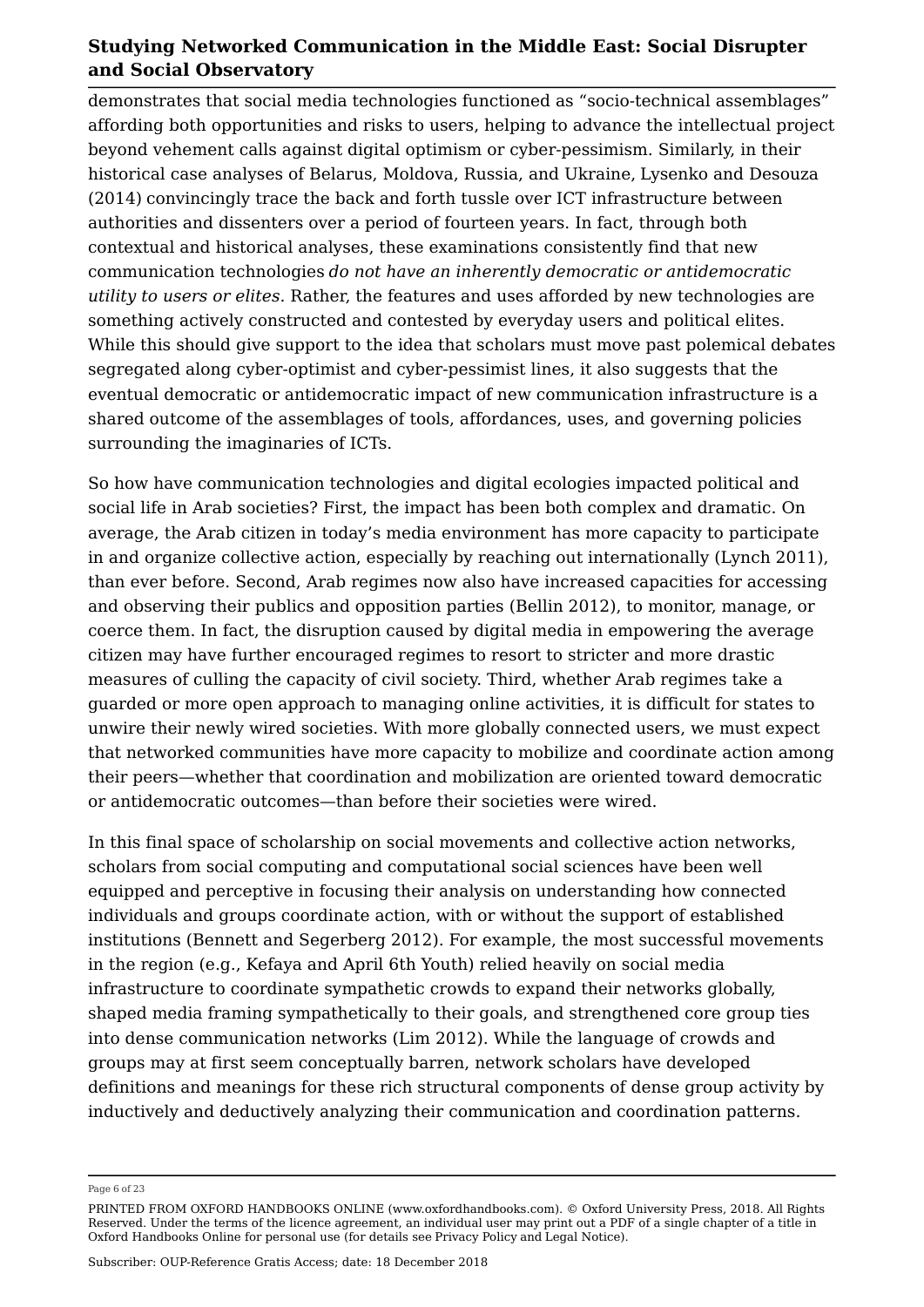Contemporary collective action coordinated with network communication infrastructure in the Arab Spring and related movements took place with the involvement of hidden influentials, who defined the movement's identity and framing and worked closely with the influentials who projected the message; broadcasters, who gave dense crowds their structure; and common users, who gave the movements their mass effect (González-Bailón, Borge-Holthoefer, and Moreno 2013). More recent mass participation events, like Kony 2012, Occupy Wall Street, and the Arab Spring, have reflected the capacity of crowds to form and mobilize around shared grievances with seemingly little or no coordination, but network scholars and data science methods are unpacking the order and structure of what resembles chaos and confusion to the untrained observer. The next section engages with the second core question of our analysis: *What can digital networks teach us about the Middle East?* Answering this demands a focused elucidation of recent and necessary developments around the *formal methods* that network analysts and data scientists exploit at the intersection of computer science, complex networks, and big data.

# **3. Social Media as Social Observatory**

A key feature that explains the rapid emergence of computational social science is that it draws on the productive interaction of previously divergent academic avenues. Social media typically come in the form of networked communication systems; as such, our attempts to improve and quantify our sociological insights can appropriate the rapid development of complex network theory and the availability of big data sources. In the Arab world this translates into the application of network methodology to empirical data to answer questions about political mobilization and the integration/segregation dynamics in some wealthy Arab societies. The case studies that follow focus precisely on these two questions, illustrating the strength of combining these areas. Both case studies are presented in an accessible way. That is, technical details about the methods have been omitted (further details and overviews on the literature about the structure and dynamics of complex networks are available in Boccaletti et al. 2006; Kadushin 2012; and González-Bailón et al. 2014a). But first, as the guiding thread of our case studies is an exploration of the sociopolitical modularity reflecting the region, we now demonstrate how complex network theory provides a quantitative proxy for observing it. In particular, we briefly review the basics of community detection in networks.

In network studies, *community* refers to a set of nodes in a network such that, intuitively, the nodes within one community are densely connected, whereas the connections between different communities are sparse. Note that implicitly, the use of *dense* and *sparse* implies the existence of a null model that defines an expectation of the level of density created by random chance. In 2002, Girvan and Newman devised a formalization

Page 7 of 23

PRINTED FROM OXFORD HANDBOOKS ONLINE (www.oxfordhandbooks.com). © Oxford University Press, 2018. All Rights Reserved. Under the terms of the licence agreement, an individual user may print out a PDF of a single chapter of a title in Oxford Handbooks Online for personal use (for details see Privacy Policy and Legal Notice).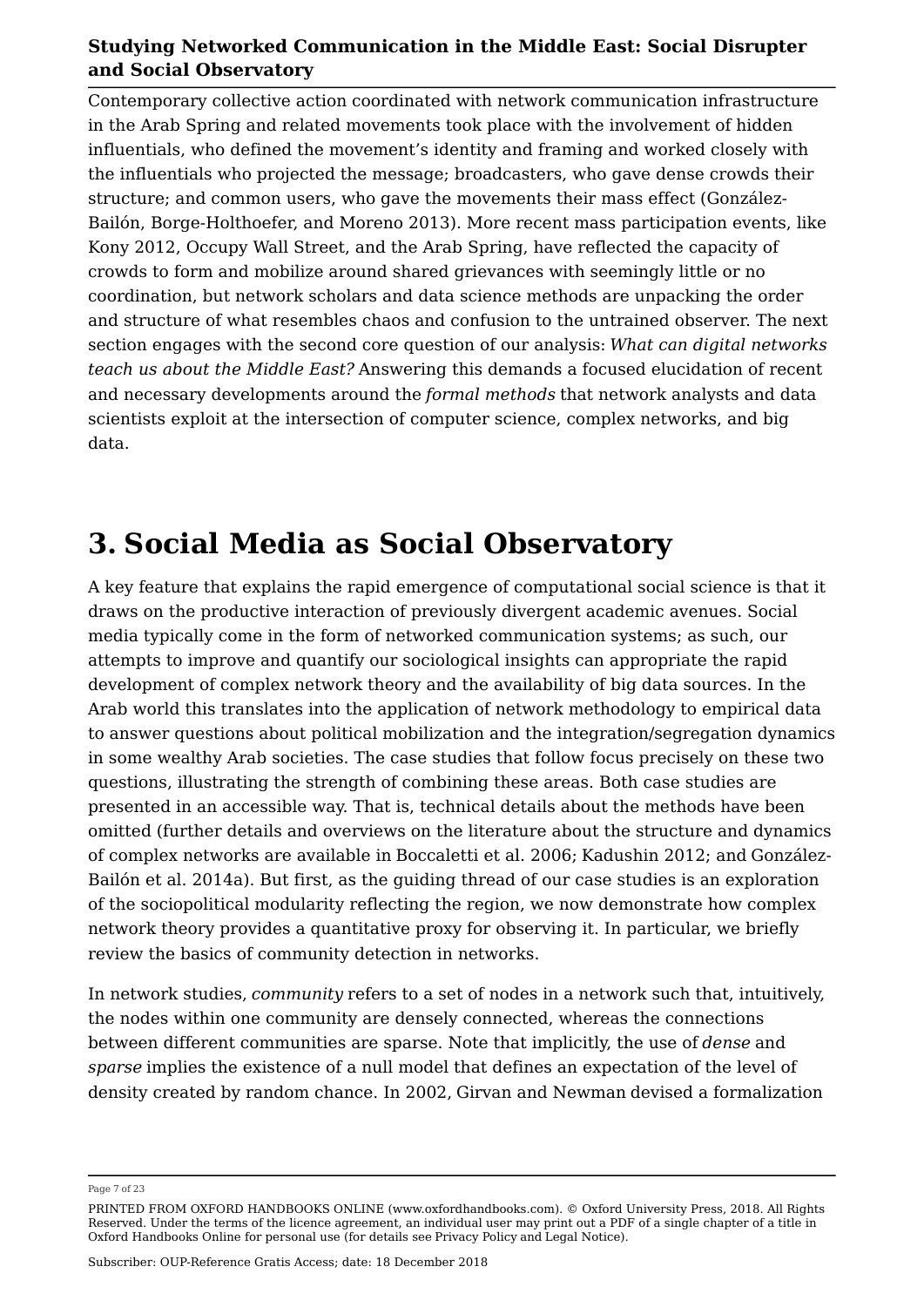of this intuition in the form of the following equation, which quantifies the quality of a given partition of nodes:

$$
Q = \frac{1}{L} \sum_{i,j}^{n} \left( a_{ij} - p_{ij} \right) \delta \left( C_i, C_j \right)
$$

Here the sum runs over all the connections between pairs of nodes  $(\{a_{ij}\})$  in the network;  $\{p_{ij}\}$  represents the probability of an edge existing between nodes  $i$  and  $j$  in some null model; *L* is the total number of edges in the graph; and  $\delta(C_i C_j)$  is the Kronecker delta, valued 1 if nodes  $i$  and  $j$  belong to the same community ( $C_i = C_j$ ) and 0 otherwise.

This mathematical expression merely implies that for a given classification of nodes in groups, one can measure the quality of the communities, that is, the partition found with the coefficient *Q* (known as *modularity*). In doing so, the door is opened for researchers to propose heuristics that explore as many candidate partitions as possible. Solutions to this challenge are abundant (Fortunato 2010), and social network scholars have especially benefited from efficient algorithms that can handle very large structures (from thousands to millions of nodes). These algorithmic developments have opened a fruitful research avenue to investigate the determinants and effects of modularity in networks. Beyond political and opinion polarization (which we overview later in the chapter), community detection has been used to understand the characteristics of online collegiate social networks (Traud et al. 2011), the structure of protest campaigns in social media (González-Bailón and Wang 2016), and the fragmentation in the House of Representatives of the US Congress (Porter et al. 2005). In all these case studies, community detection has helped to identify structural holes in networks (i.e., areas where information is less likely to travel because there are relatively fewer channels for its dissemination).

# **4. Case 1: Networks of Political Polarization in Egypt**

Now that scholars and policymakers are re-evaluating the costs and benefits of the Arab Spring, $^1$  it seems appropriate to re-examine the political dimensions of communication networks in the Middle East. These networks of conflict emerge worldwide, as an extension of the natural political discussion happening everywhere, anytime, through any available communication channel. What makes online platforms and channels particularly useful for the study of political conflict is the availability of digital traces that allow scholars to track, for thousands—often millions—of individuals, *who* said *what*, to *whom*, and *when*. The quantity and quality of such detailed traces of human expressions and behaviors give room to exploit the full capabilities of data science, whose outputs can then be appropriately interpreted through a sociological lens (with important caveats and limitations; for more, see González-Bailón et al. 2014b).

Page 8 of 23

PRINTED FROM OXFORD HANDBOOKS ONLINE (www.oxfordhandbooks.com). © Oxford University Press, 2018. All Rights Reserved. Under the terms of the licence agreement, an individual user may print out a PDF of a single chapter of a title in Oxford Handbooks Online for personal use (for details see Privacy Policy and Legal Notice).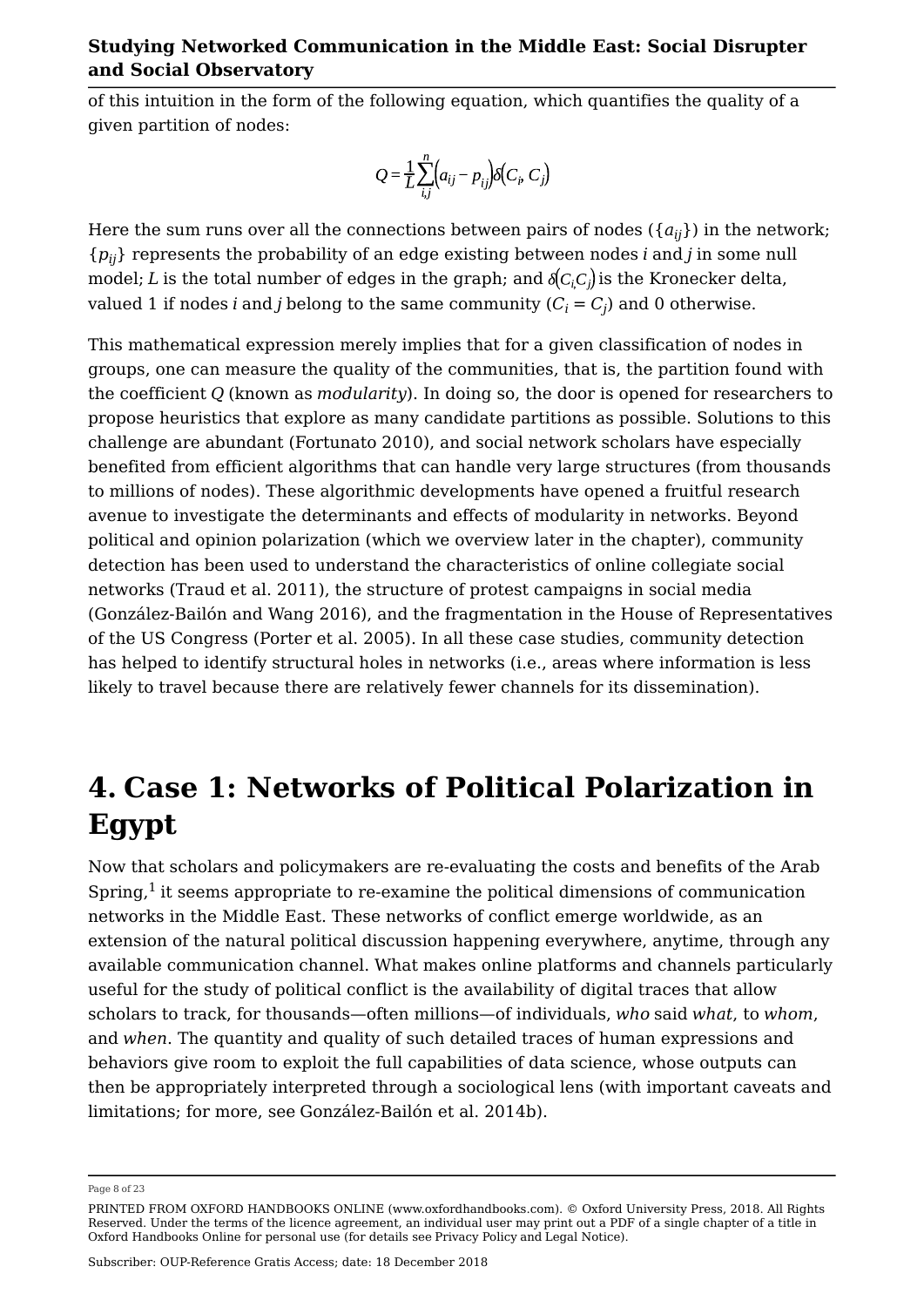These applications of data sciences are of particular importance in the Arab world, where chronic political unrest is combined with a swift adoption of online technologies. Furthermore, the rapid growth of social networking sites since 2011 has shifted away from typical social and entertainment uses of online media toward those that are more political and civic.<sup>2</sup> Indeed, recent turmoil in Middle East and North Africa (MENA) countries has provided useful case studies of online interaction: Iran (2009), Tunisia, Libya (currently a failed state), Egypt and Bahrain (2011), Palestine and Israel (ongoing Gaza conflict), and Syria (2011 to present) have witnessed social revolts, violence, and in some cases, regime changes. In all of these cases, it has been claimed that online social networks have played a key role, so the possibility of observing their processes vastly and intimately is most opportune.

One of the most outstanding features shaping online political discussion is polarization. The obvious expression of such polarization is in the content (what is being said), but it can also be tracked from interaction patterns; in communication networks, structure has a meaning too. Opinion-aligned peers tend to flock together, which translates into the formation of clear-cut modular topologies (i.e., networks in which the main feature is the presence of communities or modules, as previously discussed). These two aspects of polarization have encouraged researchers to exploit *natural language processing* tools, such as opinion mining (Pang and Lee 2007), and *complex networks methods*, such as community detection heuristics (Fortunato 2010), to measure and characterize to what extent polarization emerges around a certain topic. Furthermore, content and structure are studied as they evolve in time, given the availability of temporally resolved data.

In our case study, we pay attention to polarized content and structure in time, as observed in Egypt at different stages of the political turmoil that has dominated the country since 2011. Our study builds on useful precedents that focused on particular aspects of online political conflicts. One of the first approaches to political polarization in social networks is that of Adamic and Glance (2005) and Conover et al. (2011), who reported a one-dimensional, left-to-right schema for US politics. Regarding the temporal dimension, some works provide longitudinal accounts of political (protest) events: the work by Borge-Holthoefer et al. (2011), devoted to the growth of the "Indignados" movement in Spain, or of González-Bailón et al. (2011), devoted to studying the recruitment processes in the 2011 protests in Spain. Closer to the Middle East, there is a large body of work on the Arab Spring revolts, some of which focuses on the Egyptian Revolution in particular. These depart from this chapter insofar as they typically include some discussion of the active role of social media during the protests and the revolution but do not use data from social networks (Twitter in particular) to study polarization or major events. Concerning conflictive situations, we find a plethora of works devoted to the Arab Spring, as the expression "Twitter Revolution" was coined and settled in mass media (e.g., Attia et al. 2011; Azab 2012; Khamis 2011; Lim 2012; Oh et al. 2012), often from a qualitative point of view or relying on surveys. Using data from blogs, Al-Ani et al. (2012) explore alternative news sources, beyond the government-supplied versions of events. However, these studies do not quantify online polarization or provide a longitudinal point of tracking and comparison. Other countries and conflicts have also

Page 9 of 23

PRINTED FROM OXFORD HANDBOOKS ONLINE (www.oxfordhandbooks.com). © Oxford University Press, 2018. All Rights Reserved. Under the terms of the licence agreement, an individual user may print out a PDF of a single chapter of a title in Oxford Handbooks Online for personal use (for details see Privacy Policy and Legal Notice).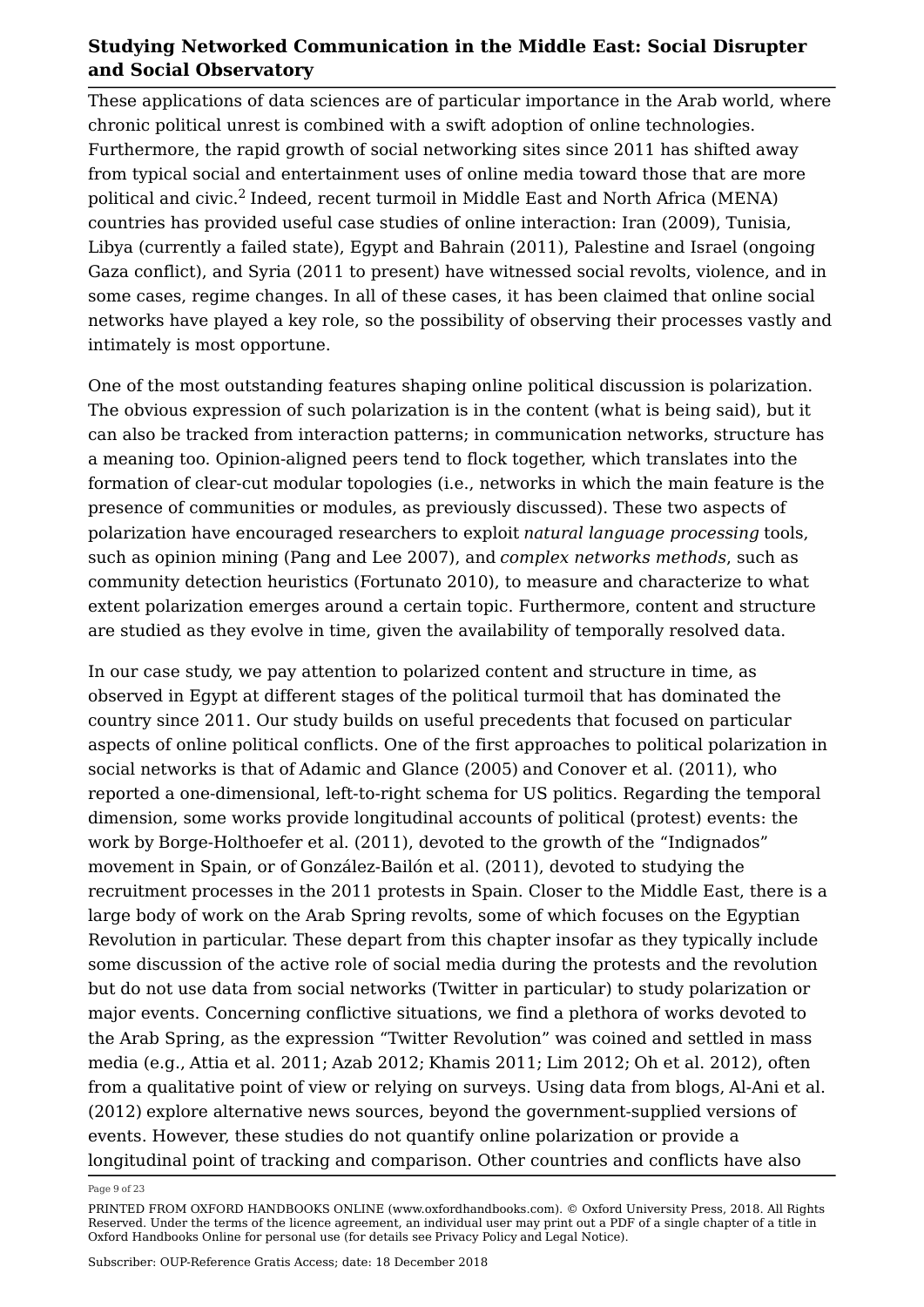caught the attention of researchers, such as Tunisia (Wulf et al. 2013b) and Palestine (Wulf et al. 2013a). Closer to this work, Choudhary et al. (2012) performed time-resolved sentiment and response analysis of Twitter activity during the events in Egypt in 2011 that eventually led to the displacement of Hosni Mubarak and the onset of a transitional period.

## **4.1. Content Polarization**

We first devote attention to the work of Weber et al. (2013a, 2013b), which explores the bipolar political scenario in Egypt (secular vs. Islamist). The researchers track the retweeting behavior of certain seed users as a signal to deduce a user's political orientation. In this way, they transfer the polarity from users to hashtags based on usage patterns, such that a hashtag is tagged as Islamist, secular, or "neutral" depending on who is using it. A different approach is to focus only on contents, disregarding the origin (user) of it. By means of a supervised classifier that groups tweets according to their content—that is, whether they express support for or opposition to a given opinion— Borge-Holthoefer et al. (2015) tracked the popularity of the military intervention in Egypt in 2013, with the schema "pro-MI" (pro-military intervention), anti-MI, and a third "neutral" category. The longitudinal result of this study can be seen in figure 1, which reports the most popular hashtags in each camp during a three-month period (before, during, and after the military intervention that ousted the elected Muslim Brotherhood president Mohamed Morsi).



*Figure 1.* Pro- and anti-MI hashtags as classified by a multiclass SVM, during a three-month period before, during, and after the military intervention in Egypt, summer 2013.

The classification of contents can be done with remarkable accuracy (a multiclass support vector machine classifier renders an average accuracy of 87%), yet it does not explain to what extent society in Egypt is polarized (i.e., how much support each camp can claim). Figure 2 shows the

overall volume fraction of pro- and anti-MI hashtags that were used (for the same period as the previous figure), showing that the military intervention had significant support among Egyptian Twitter users before it happened, but the enthusiasm faded as events unfolded.

Page 10 of 23

PRINTED FROM OXFORD HANDBOOKS ONLINE (www.oxfordhandbooks.com). © Oxford University Press, 2018. All Rights Reserved. Under the terms of the licence agreement, an individual user may print out a PDF of a single chapter of a title in Oxford Handbooks Online for personal use (for details see Privacy Policy and Legal Notice).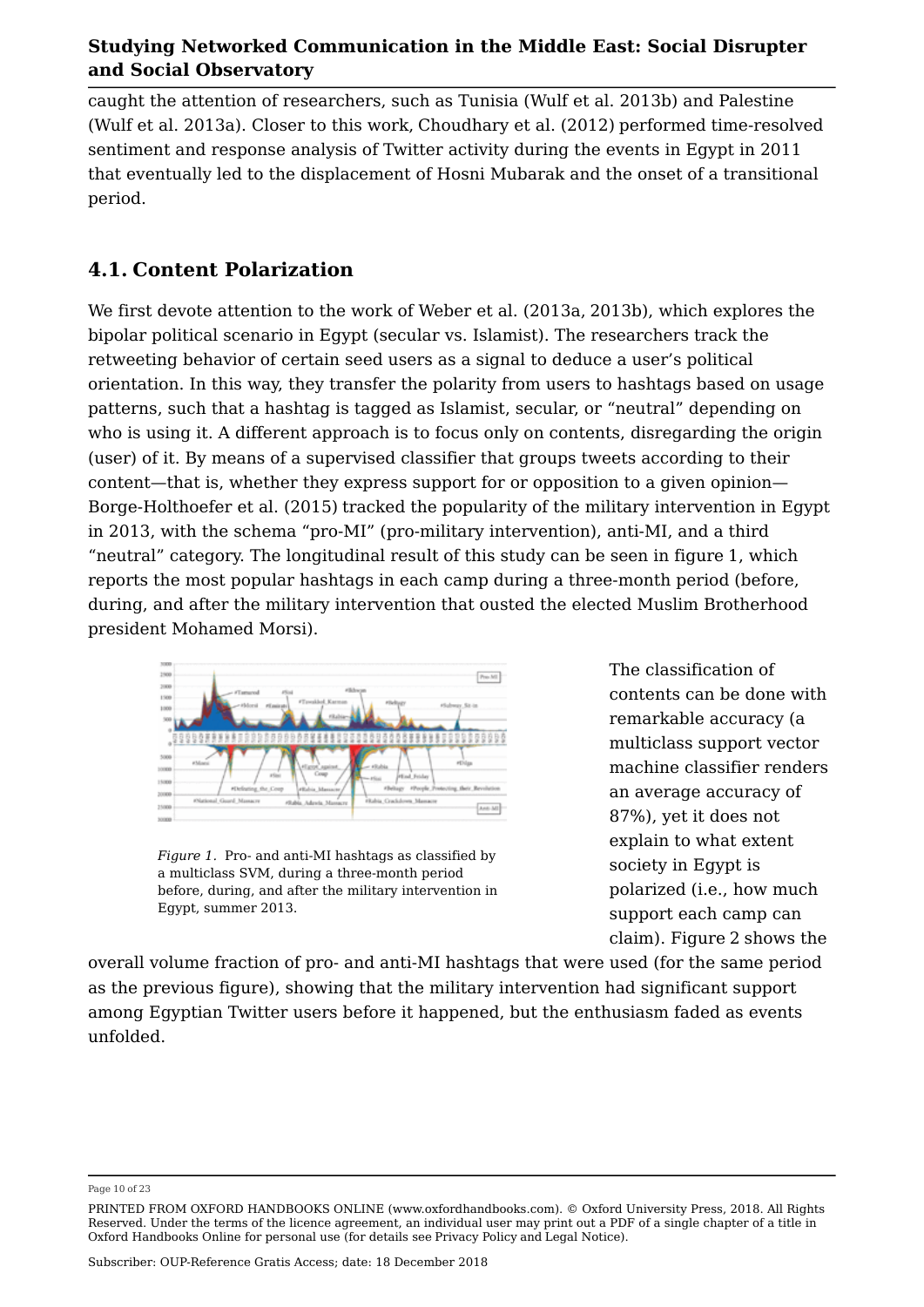

*Figure 2.* Fraction of pro- and anti-MI hashtags during the three-month period before, during, and after the military intervention in Egypt, summer 2013.

### **4.2. Structural Polarization**

As stated previously, networks of conflict typically display polarization under the form of modular structures. In the case of Twitter, this can be detected at various levels: in networks of mentions, in networks of retweets, or simply in the follower-friend connections pattern. Here we report the evolution of the Egyptian retweet network during the same period of time as for the content analysis in the preceding section (Borge-Holthoefer et al. 2015). In particular, a weighted directed link (*i, j, w*) is laid between two nodes if user *i* retweeted a previous tweet by *j* a number of times *w*. A threeday overlapping sliding window scheme is used, in which the network on day *t* is obtained by aggregating three days of activity, that is, retweets from *t* – 1 to *t* + 1. In general, the sequence of retweet-reconstructed networks exhibits fairly constant global topological properties: density (~10<sup>-4</sup>), average degree (2  $\leq$  < $k$ > $\gt$ <sub>t</sub>  $\leq$  5,∀*t*), or clustering (~10<sup>-3</sup>) display small differences across time. The networks are thus very sparse and highly disassortative, in the sense that a few Twitter users get most of the retweeting activity, with hardly any presence of triadic closure. A modularity optimization heuristic is applied to these evolving structures (Fortunato 2010; Borge-Holthoefer and González-Bailón 2016) to obtain a two-community partition, since we track for a bipolar political scenario in Egypt.

In accordance with content-based results (figure 2), the structure of the Egyptian retweet network shows that polarization is quite stable (see figure 3): each camp accounts for almost half of the Twitter users in Egypt, with some variations over time as violence emerged during the conflict.

Page 11 of 23

PRINTED FROM OXFORD HANDBOOKS ONLINE (www.oxfordhandbooks.com). © Oxford University Press, 2018. All Rights Reserved. Under the terms of the licence agreement, an individual user may print out a PDF of a single chapter of a title in Oxford Handbooks Online for personal use (for details see Privacy Policy and Legal Notice).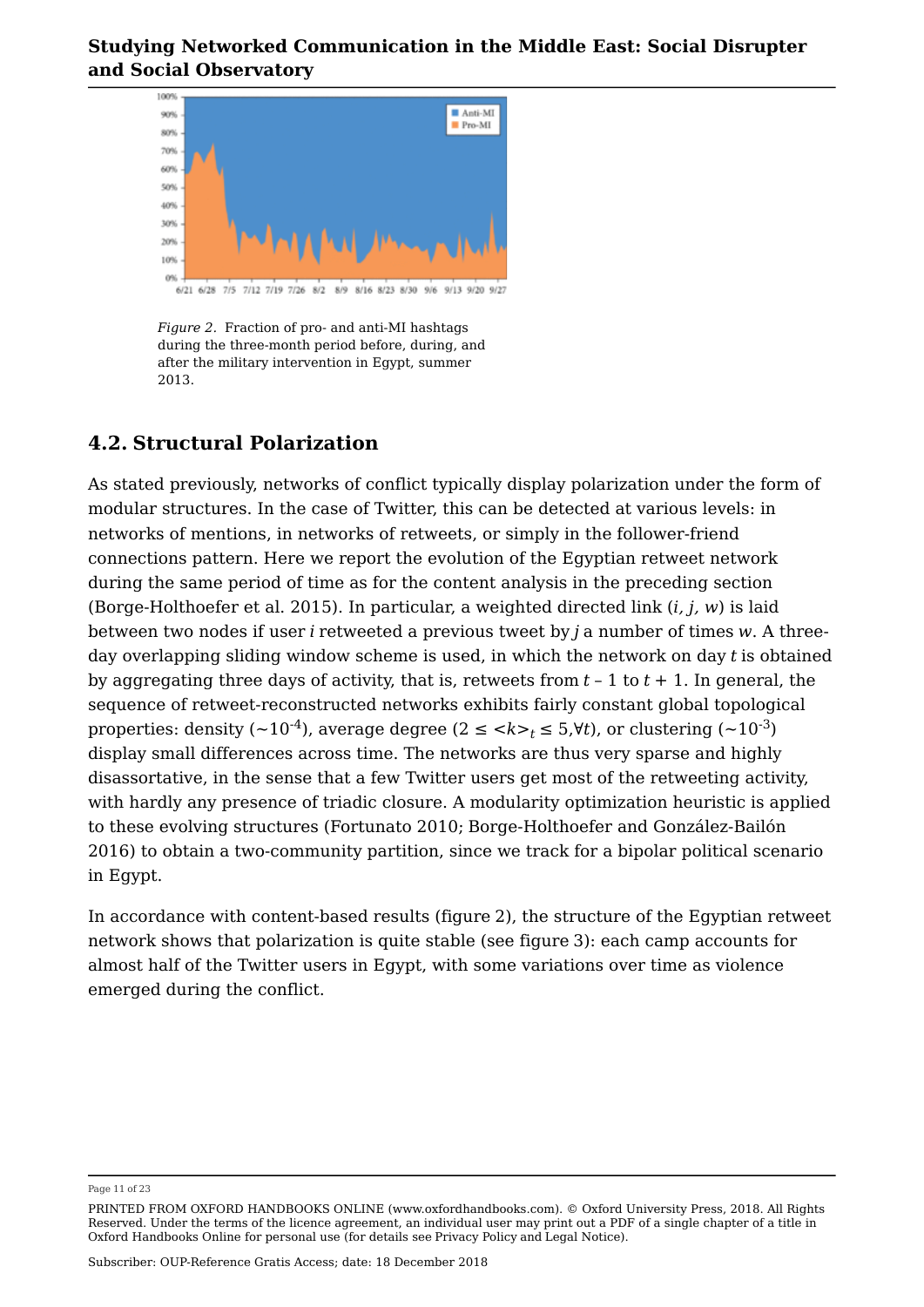

*Figure 3.* Content-blind community detection results for the Egyptian evolving retweet networks: fraction of users classified as pro-MI (orange) and anti-MI (blue), during the three-month period before, during, and after the military intervention in Egypt, summer

The examination of tweets from the perspective of pro- and anti-military intervention provides a solid example of what is meant by the expression *networks of conflict*. In the case of the Middle East, this phenomenon is also well expressed by the secularist versus Islamist dichotomy, which underlies the political instability observed for the past five zous. This clear-cut vears.<sup>3</sup> This clear-cut categorization (which

admittedly simplifies the complexity of political conflict in the MENA region and elsewhere) is helpful to quantify disagreement in communication networks under the form of polarization.

In our particular case study, to reach the reported conclusions we have pivoted on two methods, which rely on different aspects of a given data set: the semantic and the structural dimensions. It is noteworthy that the trends observed from these nonoverlapping methodologies converge, giving evidence that both aspects of online platforms are indicative of the underlying social trends.

# **5. Case 2: Networks of Social Fragmentation in Qatar**

In this section we describe two recent studies on digital communication in Qatar. We chose Qatar as representative of a set of politically stable and well-developed Gulf monarchies. During the last decade, Qatar has seen an enormous population growth, almost tripling, from 0.8 million in 2005 to 2.3 million in 2014. $^4$  Fewer than 0.3 million people are Qatari nationals, and the explosive growth has been driven by the importation of foreign labor, $^5$  predominantly from countries such as India (0.5 million), Nepal (0.4  $\,$ million), Philippines (0.2 million), and Egypt (0.2 million). Ethnic Qataris constitute only 12% of the total population. In sum, the social networks and communities in Qatar are new, nimble, and in a period of formation.

This unique context of a ruling population in juxtaposition to rapidly imported populations comes with a number of social challenges, including maintaining social cohesion and ensuring political stability, tensions made observable in new ways through social media

Page 12 of 23

PRINTED FROM OXFORD HANDBOOKS ONLINE (www.oxfordhandbooks.com). © Oxford University Press, 2018. All Rights Reserved. Under the terms of the licence agreement, an individual user may print out a PDF of a single chapter of a title in Oxford Handbooks Online for personal use (for details see Privacy Policy and Legal Notice).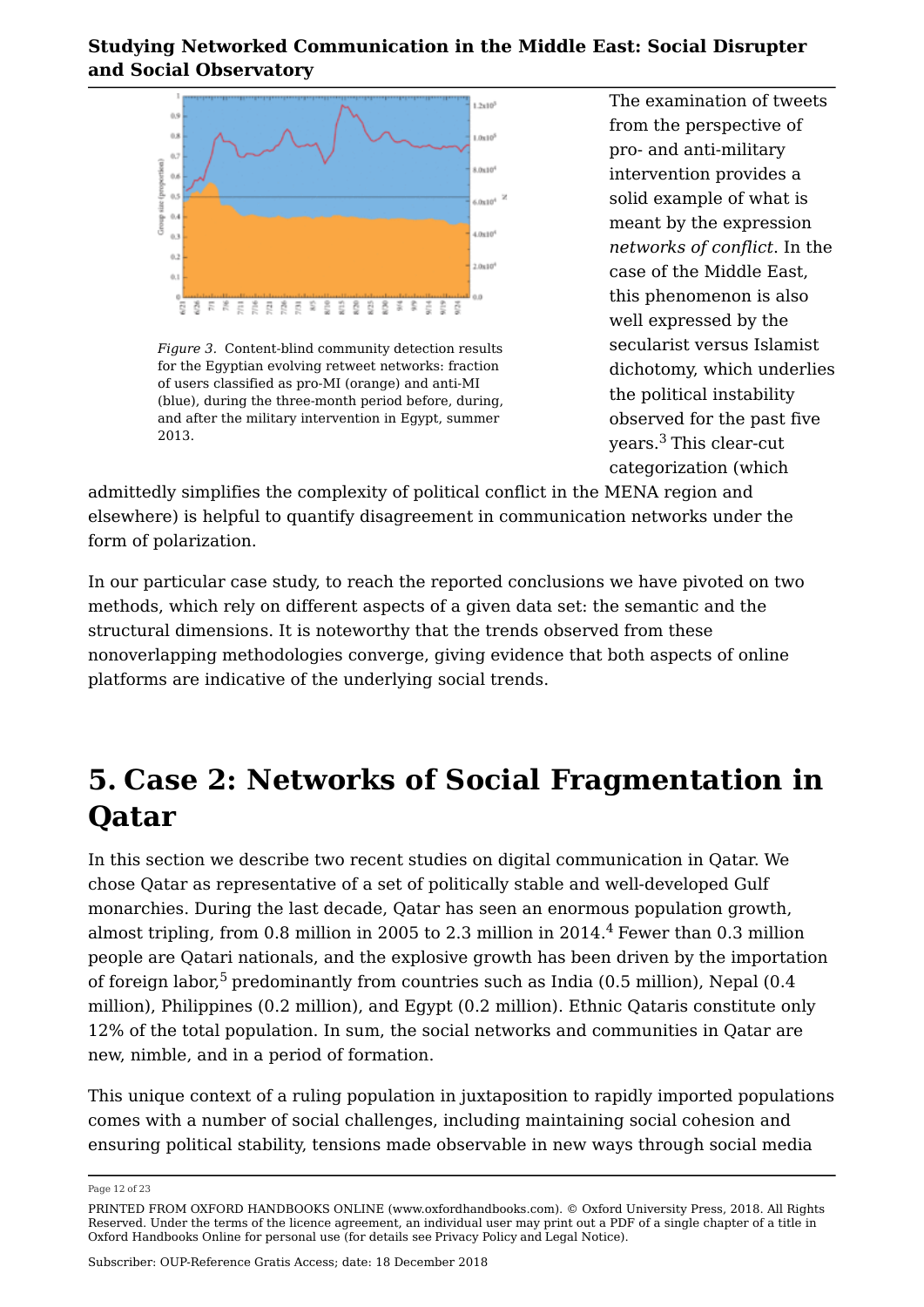data. We present summaries of recent studies that use social media data from Qatar to study these issues by looking at how Twitter users in Qatar connect across languages and how politicized migrants in Qatar are online.

## **5.1. Interlingual Social Networks**

Maintaining a cohesive society without excluding minorities is a challenge for any society, but it is even more pressing for Qatar because of the exceptionally high percentage of foreigners among its population. Unlike most other countries in the world, Qatar does not award its foreign residents Qatari citizenship, irrespective of how much time they have spent in the country or of whether they were born there. The highly skewed nationality demographics and the interest in preserving a sense of national identity have led to a general approach in which all foreign workers are treated as welcomed guests, who are staying for a limited amount of time.

This setup creates inherent limitations on how tightly connected Qatar's overall population can ultimately be. One obvious obstacle to strong cohesion is the fact that the majority of the population does not speak Arabic and that their native languages include a mix of Indian languages; Tagalog, also referred to as Filipino; European languages; and more. Apart from potentially limiting social capital due to the difficulty of creating and maintaining cross-lingual social ties, this also puts pressure on the status of the Arabic language. Online content producers, including regular users, might want to maximize their potential audience reach by creating content solely in English, which is understood by almost everyone, rather than in Arabic, the reach of which is more limited. The potential power of social media to connect expats of different nationalities with Qataris and other Arabs could therefore, conceptually, lead to the demise of the Arabic language, as English is becoming the lingua franca of the multinational online world. In the following paragraphs we report on a recent study that used data from Twitter to study the digital communication network in Qatar through the lens of language use (Kim et al. 2014).

In their study, Kim et al. used data from forty-two thousand Twitter users with a selfdeclared location in Qatar to study how they connect to each other. The "search bio" feature of FollowerWonk, $^6$  which allows the retrieval of users with a particular string in their location field, was used to obtain this set of users. For each user, up to the most recent thirty-two hundred tweets were obtained using Twitter's REST API. 7

Arguably the most crucial part in the researchers' data acquisition is the detection of the language or set of languages a user tweets in. To infer the language for text written by a Twitter user, the Compact Language Identifier tool $^8$  was used. Language inference at the level of individual tweets is, however, a difficult task due to their extreme brevity (with a maximum of 140 characters) and the highly nonstandard type of language or "lingo" being used. To sidestep many of these issues, Kim et al. infer the language at the user level, not the tweet level. For this, all of a user's tweets are concatenated into a single

Page 13 of 23

PRINTED FROM OXFORD HANDBOOKS ONLINE (www.oxfordhandbooks.com). © Oxford University Press, 2018. All Rights Reserved. Under the terms of the licence agreement, an individual user may print out a PDF of a single chapter of a title in Oxford Handbooks Online for personal use (for details see Privacy Policy and Legal Notice).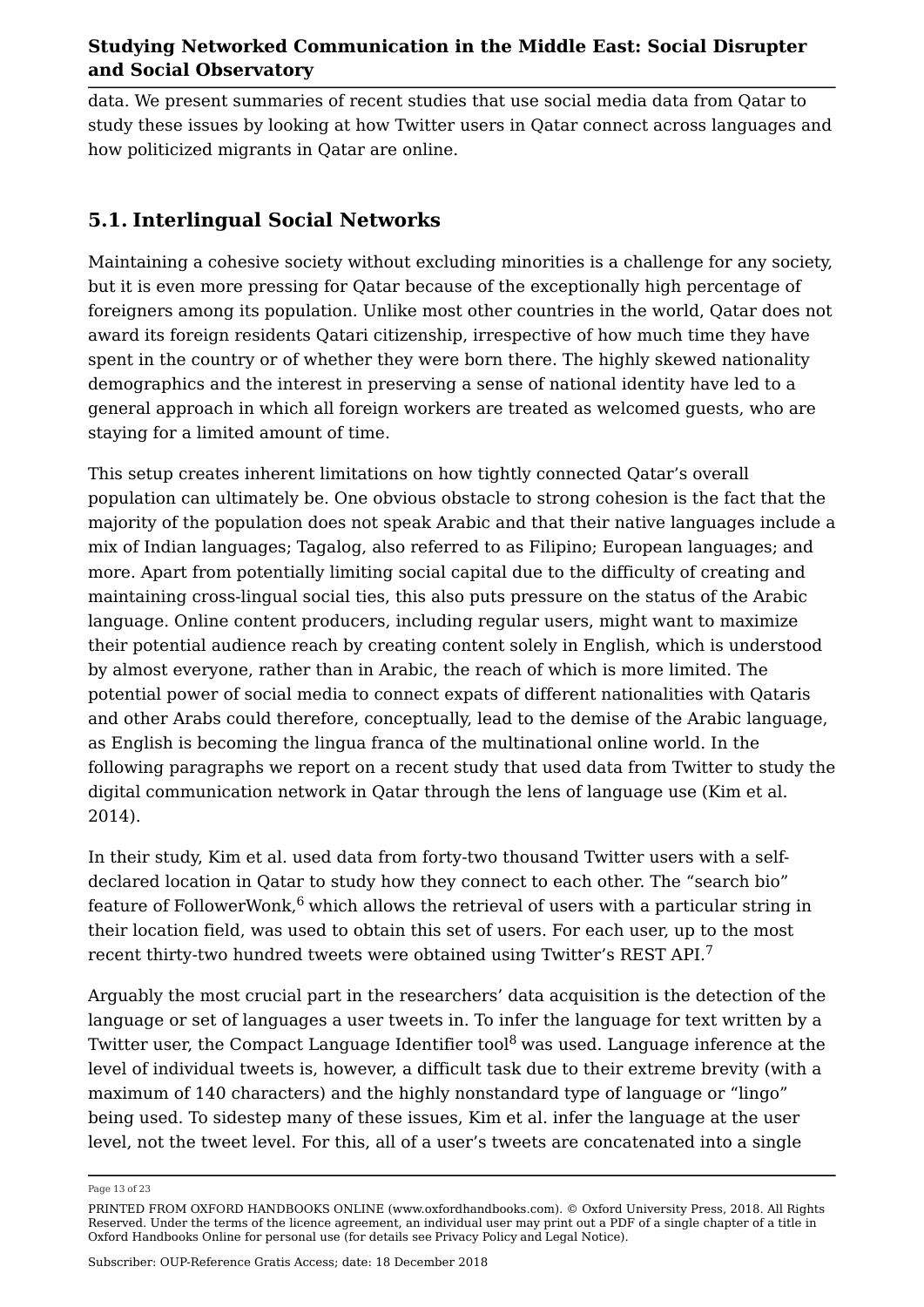document. The Compact Language Identifier tool then outputs the percentage of bytes written in a given language. As this output still contains a certain amount of noise (e.g., due to terms appearing in many languages such as "de"), only languages with more than 15% of bytes were considered as languages spoken by the user.

For 55% (23,000) of the users, Arabic was inferred as their sole language used on Twitter. For 25% (10,000) it was only English, 13% (6,000) had both English and Arabic content, and 2% (1,000) had both English and Tagalog content. A long tail of very small languages was dropped from the analysis. Figure 4 shows a network visualization for the following networks of the users in these four language groups. This graph was created using the Gephi software $^9$  for plotting with the Yifan Hu graph layout algorithm. This algorithm attempts to keep users who follow each other close in the resulting graph. The graph indicates a high degree of separation between the Arabic-only (middle shade, upper left part) and English-only (darkest shade, lower right part) users. Arabic-English bilinguals (lightest shade, middle part) form a bridge between these two groups, as can also be seen in Figure 5. The Tagalog-English speakers are furthest from the Arabic-only speakers (light shade, small cluster on the right edge). Notably, modularity for this language-based partition is  $Q \sim 0.4$ , which doubles the average modularity ( $Q \sim 0.19$ ) obtained for randomized versions of the same network. This is interesting because it reflects a fundamental fact about networked systems—that is, that dynamics (in this case, communication in a certain language) and structure (following relations here) are mutually shaped and constrained in a feedback loop.



*Figure 4.* Visualization of Qatar Twitter network. Each node represents a user, and each edge is a "following" link in the Twitter network. Figure 5 summarizes the user-level network into a languagegroup-level network with four nodes. It shows that Arabic-only users have a very low propensity to follow non-Arabic speakers. Similarly, Tagalog-English speakers rarely connect to Arabic-only users.

Page 14 of 23

PRINTED FROM OXFORD HANDBOOKS ONLINE (www.oxfordhandbooks.com). © Oxford University Press, 2018. All Rights Reserved. Under the terms of the licence agreement, an individual user may print out a PDF of a single chapter of a title in Oxford Handbooks Online for personal use (for details see Privacy Policy and Legal Notice).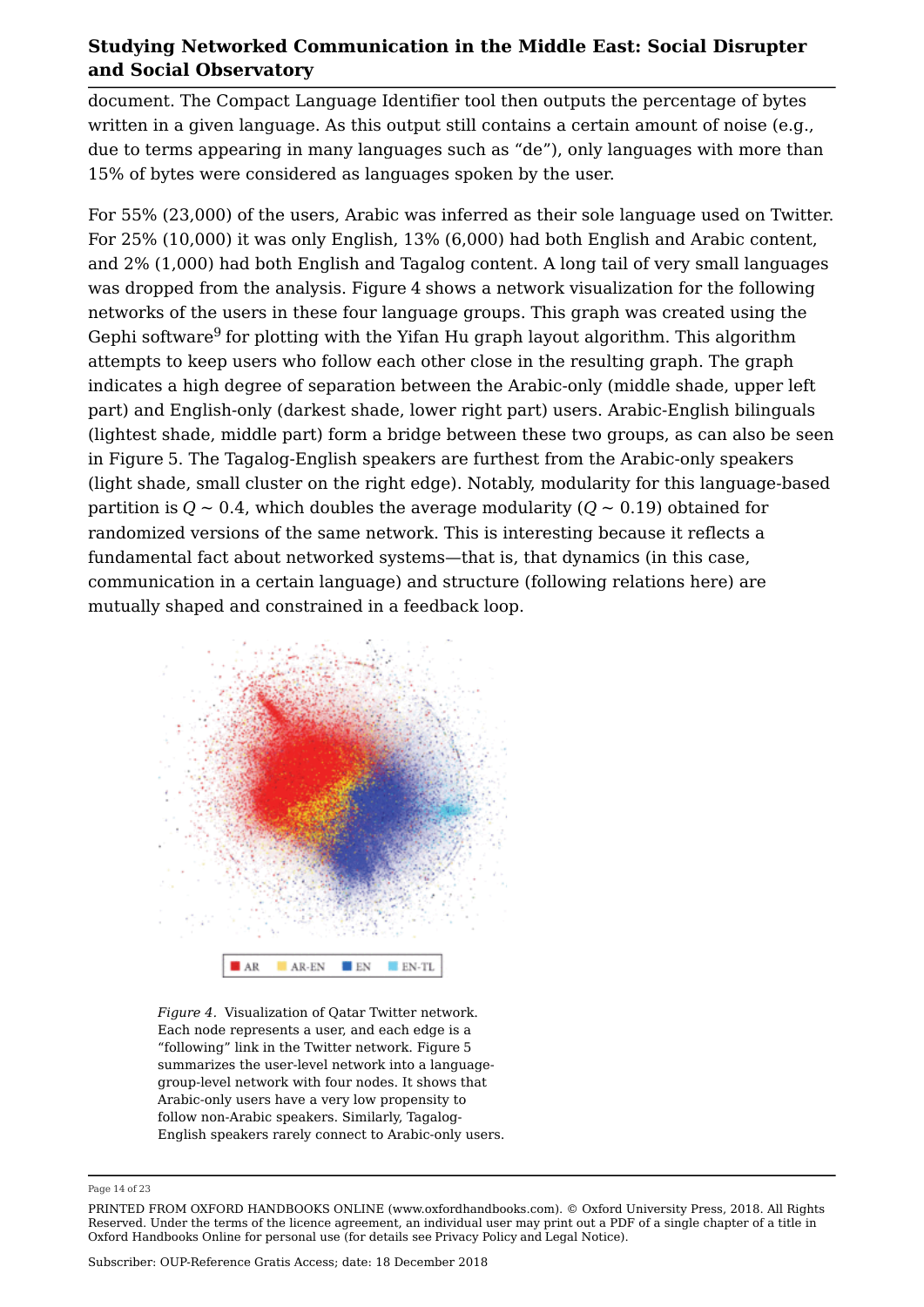

*Figure 5.* Following edges between the different language groups.

As one might expect, there is a strong within-group linkage preference. It also shows the expected result that languages of lessprivileged groups of migrants, in particular those from the Indian subcontinent, are largely absent on Twitter. A study

by Huang et al. (2014) estimated that users from the Indian subcontinent make up only 3% of Twitter users in Qatar. They are, however, connected to the Internet and rely more on Facebook as a social networking site (Kamrava and Babar 2012).

## **5.2. Political Engagement**

Apart from the challenge of communicating effectively in a multilingual society while preserving non-English languages, the large number of foreign workers could potentially pose a risk for political stability in Qatar and other Gulf Cooperation Council (GCC) monarchies. It is assumed that in particular Arab migrants could introduce externally driven politically, socially, and religiously salient ideologies due to their linked identity with the Gulf nationals and their inherent embeddedness in the geopolitical atmosphere of the Middle East. Here we report on a study that used Twitter data to test the premise that migrants from Arab countries are engaging more with Qatar's domestic politics online than are migrants from other countries.

This study used data from sixty-eight thousand Twitter users with a self-declared location in Qatar. Whereas language was a crucial variable for the previous study, this study relied on having a "nationality group" label for each user. Unfortunately Twitter does not provide information on the nationality of a user; hence this information has to be inferred. Akbar et al. employed the crowdsourcing platform CrowdFlower $^{10}$  to infer users' most likely nationality.

Crowd workers were presented with a link to the Twitter profile, as well as a summary of users' language distribution across their tweets and the self-declared locations, grouped by country, of their friends and followers. Huang et al. (2014) had previously observed that the location of a user's followers is a strong indicator of that person's nationality. Based on this combined information of name, profile picture, language use, and friends' and followers' locations, crowd workers were then tasked with labeling the Twitter users according to their most likely nationality group, such as "North American," "Eastern European," or "Southeast Asian." To ensure an appropriate level of understanding and effort of the workers, a "quiz" had to be passed before they were admitted to the job. Workers with too many incorrect answers on the quiz were blocked from the job. Workers

Page 15 of 23

PRINTED FROM OXFORD HANDBOOKS ONLINE (www.oxfordhandbooks.com). © Oxford University Press, 2018. All Rights Reserved. Under the terms of the licence agreement, an individual user may print out a PDF of a single chapter of a title in Oxford Handbooks Online for personal use (for details see Privacy Policy and Legal Notice).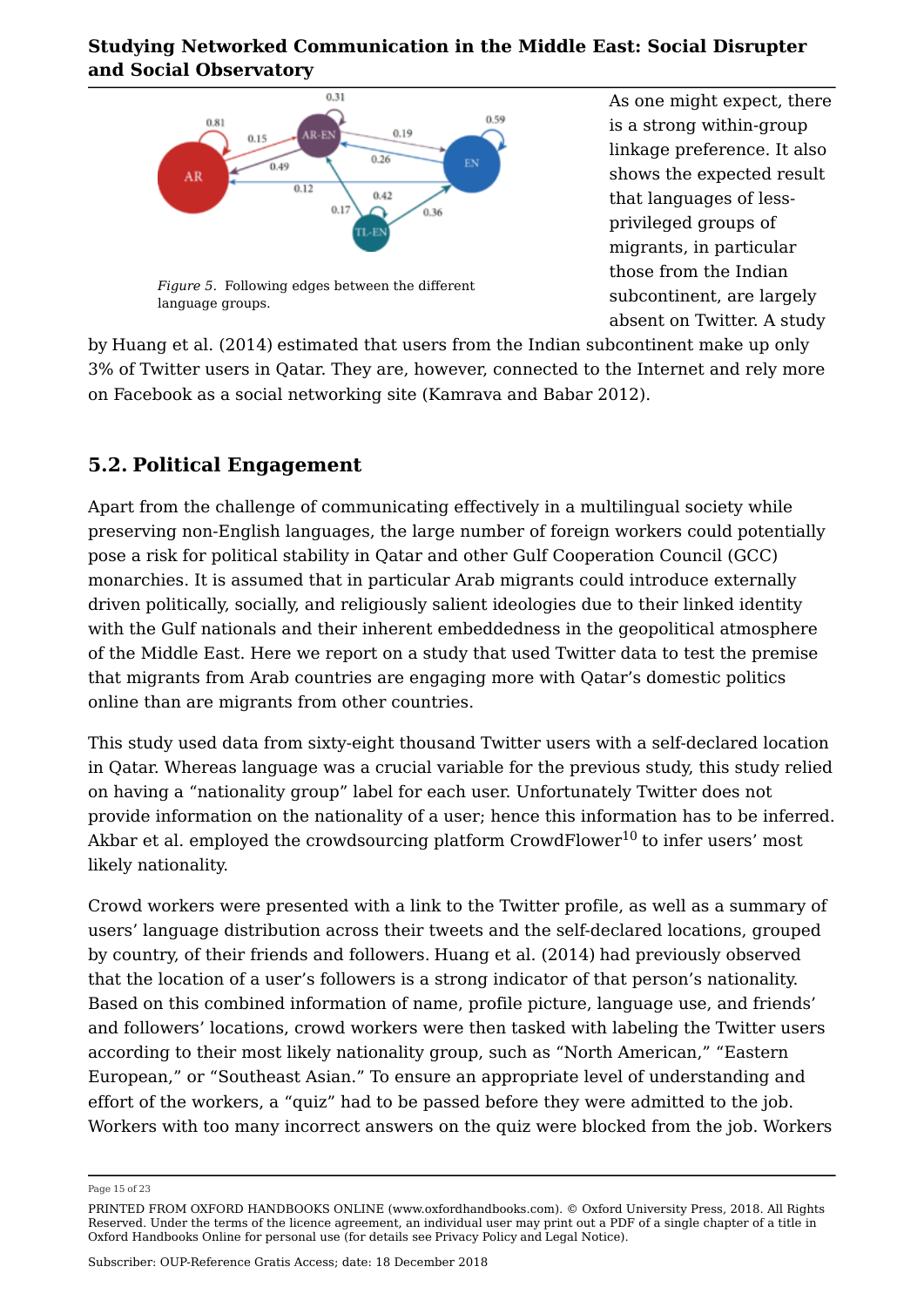who later performed poorly on occasional "hidden test questions" (called "gold units" in CrowdFlower terms) were also excluded.

To quantify the degree of political engagement of the Twitter users in Qatar, certain "markers" were used. These markers included (1) following certain accounts prelabeled as being related to domestic Qatari politics, (2) retweeting tweets from such accounts, and (3) using hashtags related to domestic Qatari politics.

Regardless of which metric was used, the overall level of political engagement found on Twitter in Qatar was very low. For example, for all nationality groups except Australian, there was on average less than one tweet per user with a political hashtag. For Australian Twitter users in Qatar the average was just under 3.0, though this was due to a relatively low user count for this group and overproportionate use of the hashtag *#freeAJStaff*. Among all nationality groups, users from the Arabian Gulf were most likely to use political hashtags. More than half of the hashtags used were about Mahmoud Al-Jaidah, a Qatari imprisoned by the UAE on charges of cooperating with a reformist movement. A large portion of the debate on this topic was in Arabic, which, given the lack of strong interlingual ties (see the previous sections), means that Western expats would be less likely to be exposed to such content.

Still, despite the heavy use of Twitter during the Arab Spring (see the discussion in this chapter's introduction), in Qatar Twitter does not seem to be heavily used to share information about domestic politics. On the other hand, Facebook is used by 41% of Arab youth to share news articles with friends and family, according to a recent Arab Youth Survey.<sup>11</sup> This survey did not, however, provide a breakdown for Qatar. Apart from Twitter not being the medium of choice for politics, the presented results could also indicate that many expats simply do not engage with domestic politics, at least not publicly.

# **6. Conclusion**

Social science scholars seeking to expand their cases of study beyond advanced industrialized democracies have often encountered the challenges of data sparsity and the inability to extend their conceptual frameworks neatly to different contexts. In this way, the challenges and opportunities we have outlined in this chapter are by no means new or unique only to the Arab Middle East. However, we have organized this discussion to address two broad questions: How have scholars approached the study of newly enmeshed digital networks in the Arab states and societies? How else might they approach these new realities with regard to existing scholarly agendas? We have suggested that, traditionally, the issue of digital networks has been approached as a "disruptor" to social formation, political organizing, and the established analytical frameworks used to study them. However, beyond seeing digital networks as disruptors, computational social scientists and data science scholars have approached digital

Page 16 of 23

PRINTED FROM OXFORD HANDBOOKS ONLINE (www.oxfordhandbooks.com). © Oxford University Press, 2018. All Rights Reserved. Under the terms of the licence agreement, an individual user may print out a PDF of a single chapter of a title in Oxford Handbooks Online for personal use (for details see Privacy Policy and Legal Notice).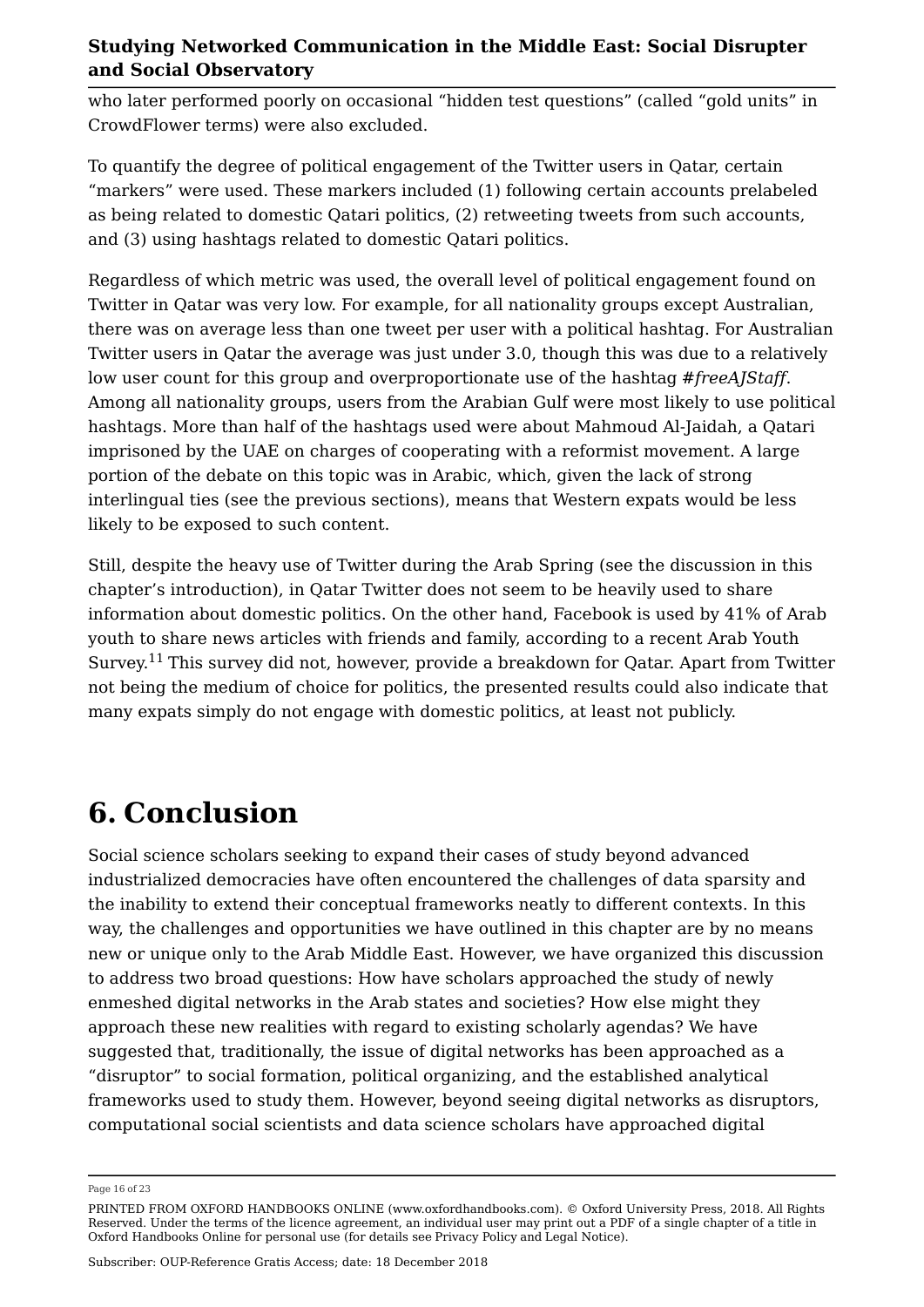networks as an important new opportunity to *observe* the current social and political transformations in the region with new strategies.

In this chapter we have presented two original case studies on how digital communication via Twitter data can be used to study sociopolitical modularity in both Egypt and Qatar, two very distinct countries representing both fragile and wealthy countries' experiences in the Arab world. These case studies were not limited to the current focus of the field (i.e., how digital communication *affects* modularity in the society), but rather focused on how it *reflects* this modularity and can serve as a social observatory to unpack these ongoing transformations. Computational social science methods provide the tools for using data from digital communication to quantify concepts such as modularity, polarization, and political engagement. These measurements and comparisons can provide valuable insights into societies' complex realities that traditional social science methods, like interviews and surveys, may not be as adept at obtaining from within developing regions and fragile states.

Despite the enormous potential as a social observatory that open digital communication data hold and the range of existing studies now using data from Twitter in particular (Mejova et al. 2015), there are limitations to using such data for population-level studies and generalizations. There is a robust and important sub-area of work in computational social science methodology that is ongoing, so we highlight these limitations as important avenues for interested readers and practitioners to follow up with regularly. First and foremost is selection bias: not everyone in a country or region is on Twitter, and the important platforms of users and associated data change as competing platforms gain or lose market share. For example, the population from the Indian subcontinent—the single largest community in Qatar—was largely absent from recent Twitter data archives. More qualitative work needs to be done to understand why this is. However, for the purpose of using digital networks as observatories of social life in the region, even this lack of data can, to a certain degree, be an important indicator of offline realities.

Second, there is always a level of residual noise in digital-network-borne data, because variables such as the languages used, the users' nationalities, their political leanings, and their locations must be inferred. Such inference often comes with a trade-off between precision and recall: one can either find a small set of users in which the variable of interest is easy to identify (i.e., high precision, low recall) or can infer the variable for a large set of users but with lower confidence (i.e., high recall, low precision). The standard approach in data sciences is that a bigger sample size *n*, even if it comes with significant noise and variance, is preferable to a much smaller but cleaner or more precise data set. This is because, mathematically, the Law of Large Numbers guarantees that despite noise, any desired level of statistical significance can be achieved, provided that *n* is large enough. So rather than trying to avoid any type of noise altogether, noise is accepted as part of the paradigmatic setup and taken into account in the analysis. Or stated more simply: more data beats better algorithms (Pereira, Norvig, and Halevy 2009). Finally, while much of the existing mathematical logic undergirding standard social science statistics is based on parametric statistics due to social science's undergirding

Page 17 of 23

PRINTED FROM OXFORD HANDBOOKS ONLINE (www.oxfordhandbooks.com). © Oxford University Press, 2018. All Rights Reserved. Under the terms of the licence agreement, an individual user may print out a PDF of a single chapter of a title in Oxford Handbooks Online for personal use (for details see Privacy Policy and Legal Notice).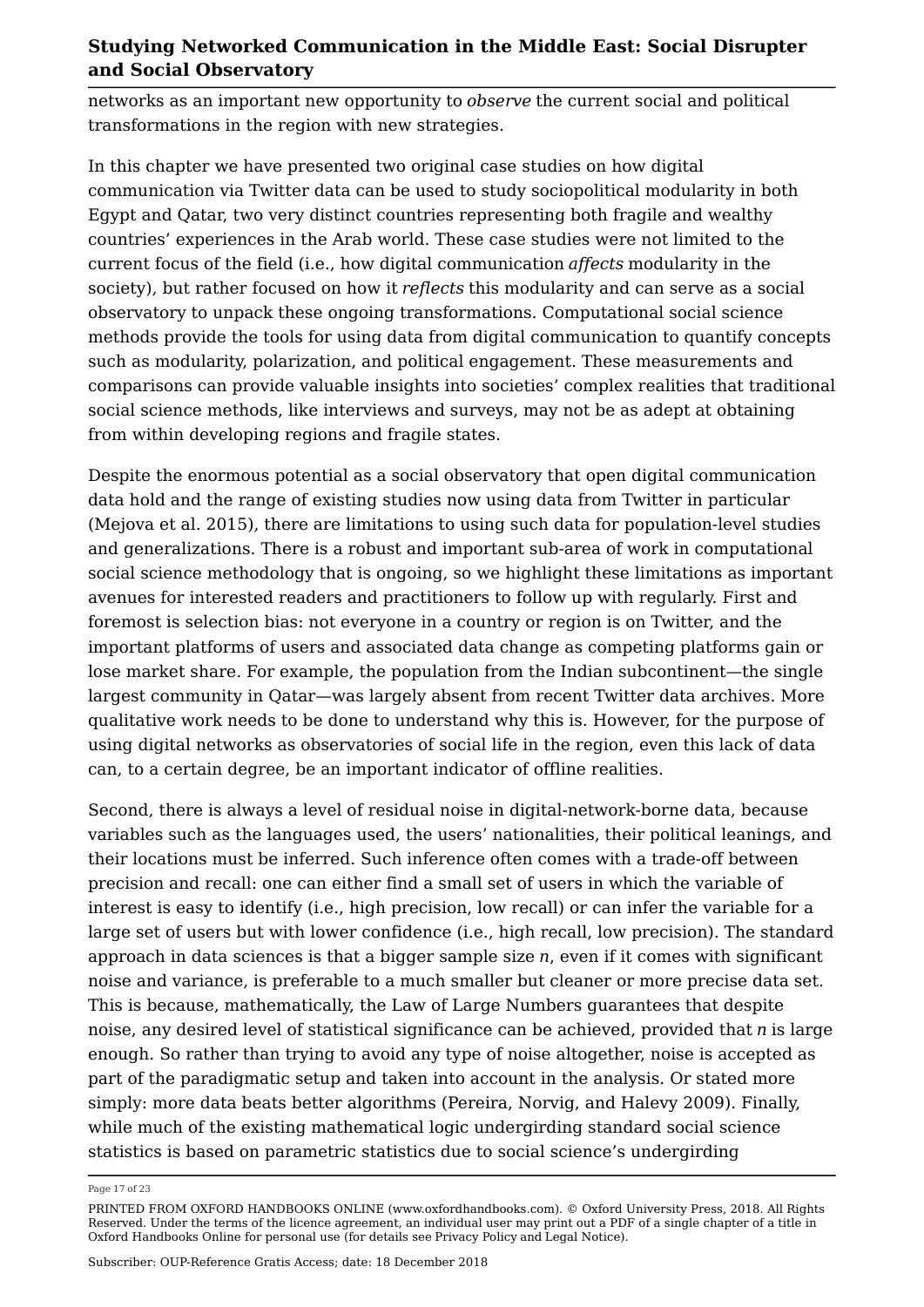assumption that generalized social phenomena are distributed "normally" in the natural world, the opportunities presented in large-n "big data" archives require nonparametric statistics to parse digitally mediated social phenomena that are more often distributed logarithmically.

In sum, while these issues we have highlighted are often labeled as validity and reliability limits and concerns present in scholarly efforts to expand social science research to include nontraditional sources of data (boyd and Crawford 2012), computational social science scholars in turn view the very same concerns as opportunities for innovation and expansion of the social scientific enterprise. To overcome these limitations and make fuller use of the promise that studying digital communication holds, a number of challenges are being addressed. First, a tighter integration of different expertise and more truly interdisciplinary work is needed, in particular when it comes to the mutual exchange of methodologies. For example, it is not uncommon for research teams to include multiple statisticians and data architects alongside regional and linguistic experts. To illustrate, in computer science "classifiers" are thoroughly evaluated along dimensions such as precision or accuracy, but the process of establishing a construct's validity is less thoroughly conducted. To address this, recent studies have included construct validity testing as a more integral part of the data curation and analysis process (see Laufer et al. 2015 for an example of validating measures of cultural similarity derived from Wikipedia). Another related challenge stems from the complexity of automating analysis of non-Latin characters, such as Arabic. For example, whereas there are dozens of ready-to-use tools and libraries for sentiment analysis in English, one is hard pressed to find as many robust text libraries for Arabic, an especially challenging issue given the sheer diversity of mutually intelligible but textually varied Arabic dialects.

Finally, given the importance of ethics and human subject protection in social science research generally and the added sensitivities of the region's geo-cultural politics, the issue of *privacy* is of foremost importance. In particular, women in the Middle East often make conscious efforts to maintain an image of modesty. This includes more carefully limiting who can view the content they share online (Vieweg and Hodges 2016). Similarly, issues of state surveillance and control are also substantively more pronounced here than in other parts of the world, creating additional elements of privacy. Together, not only are questions of data completion and accuracy implicated by these cultural and political contexts, but they also present opportunities for research practitioners to rethink their relationships and impacts on the human subjects from whom these data originate. Overall, while the events of the Arab Spring and digital diffusion more broadly have narrowed the intellectual project to questions of impacts and disruptions, we suggest that the same tools and technologies have expanded and deepened opportunities to observe and understand social transformations both due to and beyond the digital technologies themselves. In the Arab Middle East, a region often touted as critically important to understand for the stability of the global system because of its ethnolinguistic diversity, pronounced political fragility, and burgeoning youth bulge, the recent and rapid diffusion

Page 18 of 23

PRINTED FROM OXFORD HANDBOOKS ONLINE (www.oxfordhandbooks.com). © Oxford University Press, 2018. All Rights Reserved. Under the terms of the licence agreement, an individual user may print out a PDF of a single chapter of a title in Oxford Handbooks Online for personal use (for details see Privacy Policy and Legal Notice).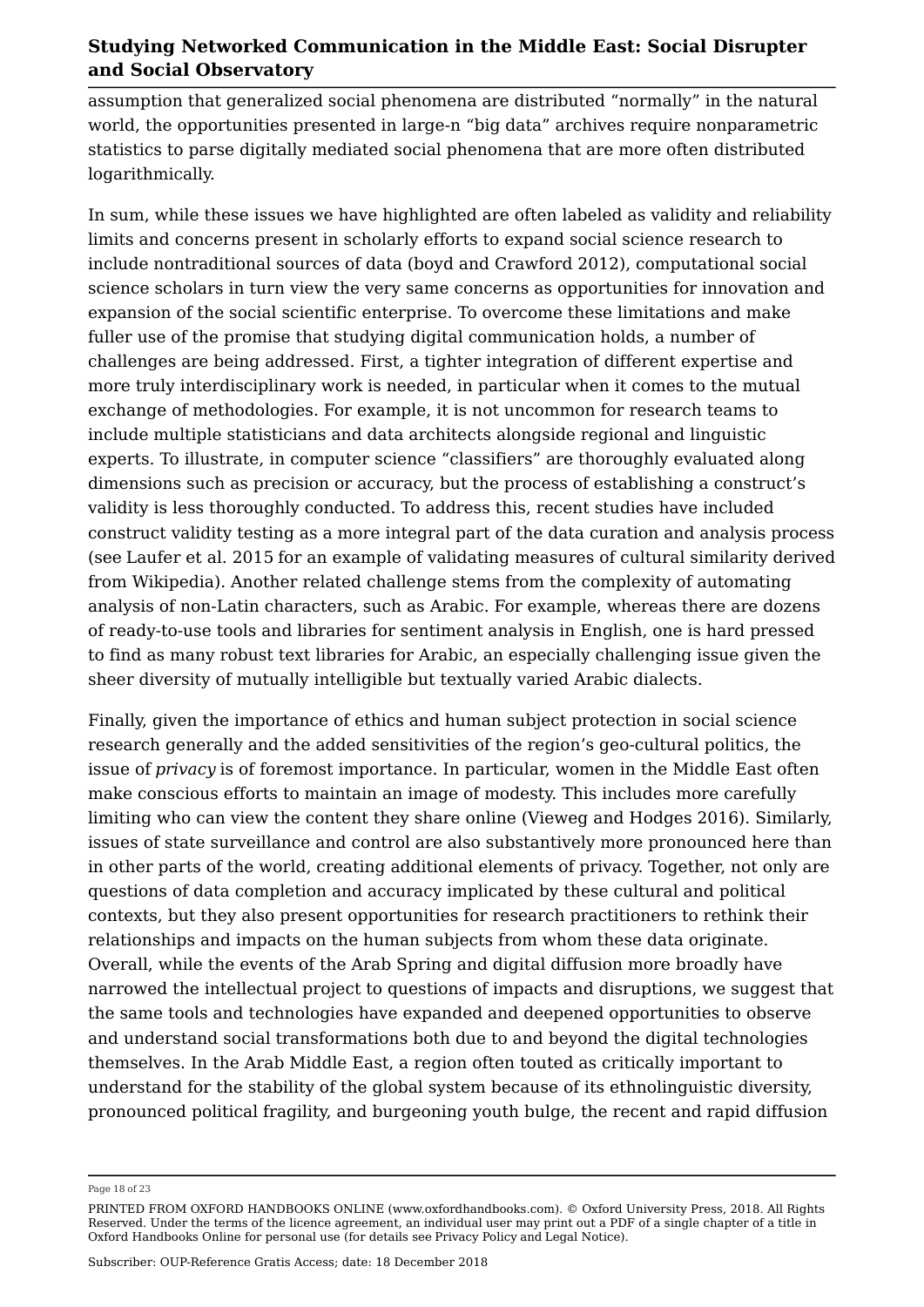of digital media infrastructure has opened to scholars new methodological avenues by which to observe these changes. Much work has looked at identifying the mechanisms and consequences of social media on events like the Arab Spring, but not very much work has seriously explored social media as a source of data to make sense of Arab societies.

## **References**

Adamic, L. A., and Glance, N. The political blogosphere and the 2004 U.S. election: divided they blog. In LinkKDD@KDD, 36–43 (2005).

Al-Ani, B., Mark, G., Chung, J., and Jones, J. The Egyptian blogosphere: a counternarrative of the revolution. In Proceedings of the ACM 2012 conference on Computer Supported Cooperative Work, ACM, 17–26 (2012).

Attia, A. M., Aziz, N., Friedman, B., and Elhusseiny, M. F. Commentary: The impact of social networking tools on political change in Egypt's "revolution 2.0". ECRA 10, 369–374 (2011).

Azab, N. A. The role of the internet in shaping the political process in Egypt. IJEP 3, 31– 51 (2012).

Anderson, Jon V. "Is Informationalization Good for the Middle East?" *Arab Media and Society* 18 (2013):.

Bellin, Eva: "Reconsidering the Robustness of Authoritarianism in the Middle East Lessons from the Arab Spring." *Comparative Politics* 44 (2) (2012): 127+.

Bennett, W. Lance, and Alexandra Segerberg. "The Logic of Connective Action: Digital Media and the Personalization of Contentious Politics." *Information Communication & Society* 15 (5) (2012): 739–768. doi:10.1080/1369118X.2012.670661.

Boccaletti S., Latora V., Moreno Y., Chavez M. and Hwang D. Complex networks: structure and dynamics. Physics Reports, 424, 175–308 (2006).

Borge-Holthoefer, J., Rivero, A., García, I., Cauhé, E., Ferrer, A., Ferrer, D., Francos, D., Iñiguez, D., Pérez, M., Ruiz, G., et al. Structural and dynamical patterns on online social networks: the Spanish may 15th movement as a case study. PLoS One 6, 8, e23883 (2011).

Borge-Holthoefer J., Magdy W., Darwish K. and Weber I. Content and Network Dynamics Behind Egyptian Political Polarization on Twitter. Proceedings of the 18th ACM Conference on Computer-Supported Cooperative Work and Social Computing (CSCW) (2015)

Page 19 of 23

PRINTED FROM OXFORD HANDBOOKS ONLINE (www.oxfordhandbooks.com). © Oxford University Press, 2018. All Rights Reserved. Under the terms of the licence agreement, an individual user may print out a PDF of a single chapter of a title in Oxford Handbooks Online for personal use (for details see Privacy Policy and Legal Notice).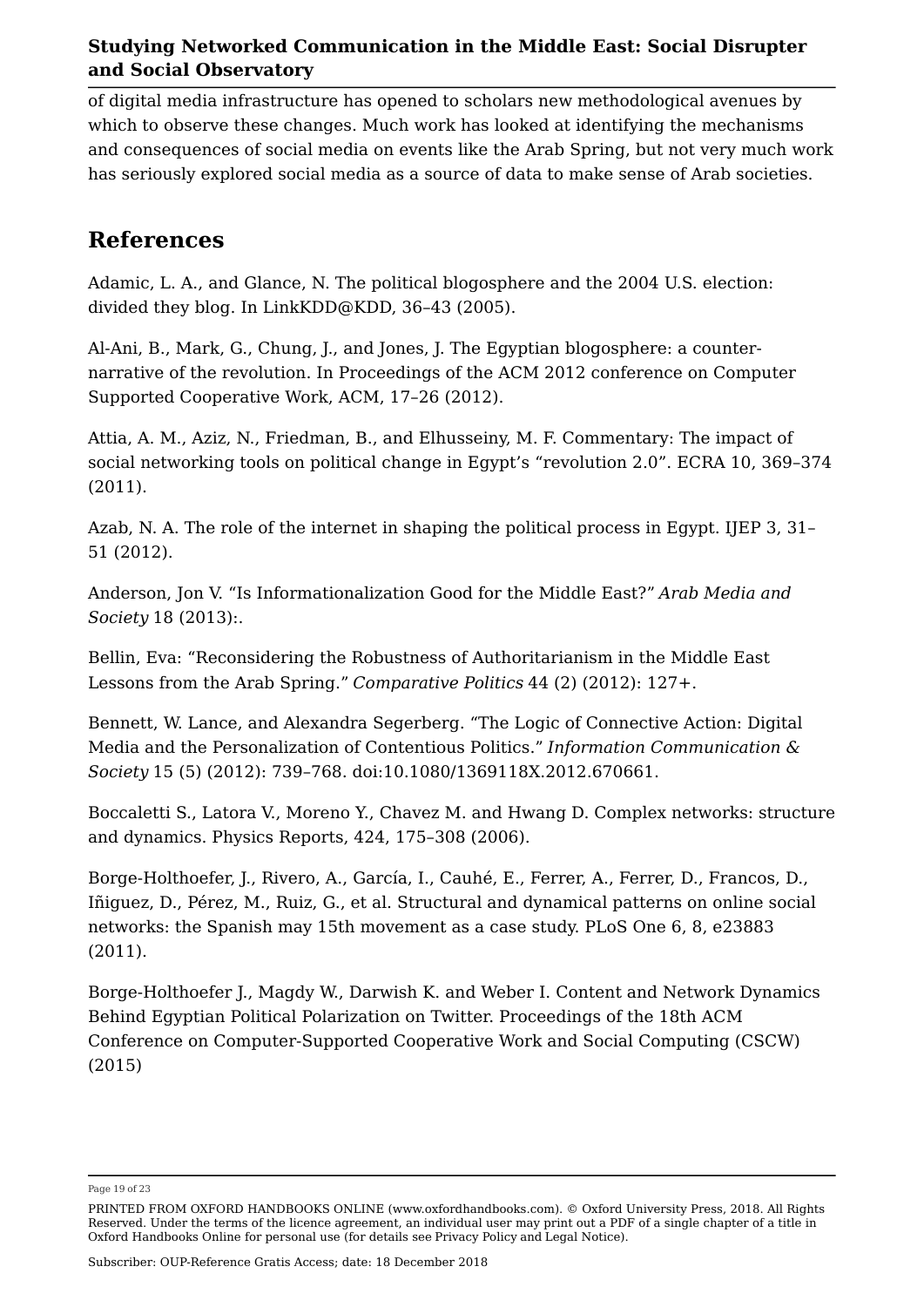Borge-Holthoefer, J. and González-Bailón, S. Scale, Time, and Activity Patterns: Advanced Methods for the Analysis of Online Networks. In Fielding, N., Lee, R., and Blank, G. (eds). Handbook of Online Research Methods, 2nd edition, Thousand Oaks: Sage (2016)

boyd, danah, and Kate Crawford. "Critical Questions for Big Data—Provocations for a Cultural, Technological, and Scholarly Phenomenon." *Information, Communication & Society* 15 (5) (2012): 662–679.

Bruns, Axel, Tim Highfield, and Jean Burgess. "The Arab Spring and Social Media Audiences: English and Arabic Twitter Users and Their Networks." *American Behavioral Scientist* 57 (7) (2013): 871–898. doi:10.1177/0002764213479374.

Choudhary, A., Hendrix, W., Lee, K., Palsetia, D., and Liao, W.-K. Social media evolution of the Egyptian revolution. CACM 55, 5, 74–80 (2012).

Conover, M., Ratkiewicz, J., Francisco, M., Gonçalves, B., Flammini, A., and Menczer, F. Political polarization on Twitter. In ICWSM (2011).

Ems, Lindsay. "Twitter's Place in the Tussle: How Old Power Struggles Play out on a New Stage." Media Culture & Society 36 (5) (2014): 720–731. doi: 10.1177/0163443714529070.

Etling, Bruce, John Kelly, Robert Faris, and John Palfrey. "Mapping the Arabic Blogosphere: Politics and Dissent Online." *New Media & Society* 12 (8) (2010): 1225– 1243. doi:10.1177/1461444810385096.

Fortunato, S. Community detection in graphs. Physics Reports, 486(3–5), 75–174 (2010).

Ghareeb, E. "New Media and the Information Revolution in the Arab World: An Assessment." *Middle East Journal* 54 (3) (2000): 395–418.

Girvan, M. & Newman, M. E. J. Community structure in social and biological networks. PNAS, 99(12), 7821–7826 (2002).

González-Bailón, S., Borge-Holthoefer, J., Rivero, A., and Moreno, Y. The dynamics of protest recruitment through an online network. Scientific Reports 1, 197 (2011).

González-Bailón, Sandra, Javier Borge-Holthoefer, and Yamir Moreno. "Broadcasters and Hidden Influentials in Online Protest Diffusion." *American Behavioral Scientist* 57 (7) (2013): 943–965. doi:10.1177/0002764213479371.

González-Bailón S., Wang N., Rivero A., Borge-Holthoefer J. and Moreno Y. Assessing the bias in communication networks sampled from twitter. Social Networks 38, 16–27 (2014a).

González-Bailón S., Borge-Holthoefer J. and Moreno Y. Online Networks and the Diffusion of Protests. In G. Manzo (ed), Analytical Sociology: Actions and Networks, Wiley (2014b).

Page 20 of 23

PRINTED FROM OXFORD HANDBOOKS ONLINE (www.oxfordhandbooks.com). © Oxford University Press, 2018. All Rights Reserved. Under the terms of the licence agreement, an individual user may print out a PDF of a single chapter of a title in Oxford Handbooks Online for personal use (for details see Privacy Policy and Legal Notice).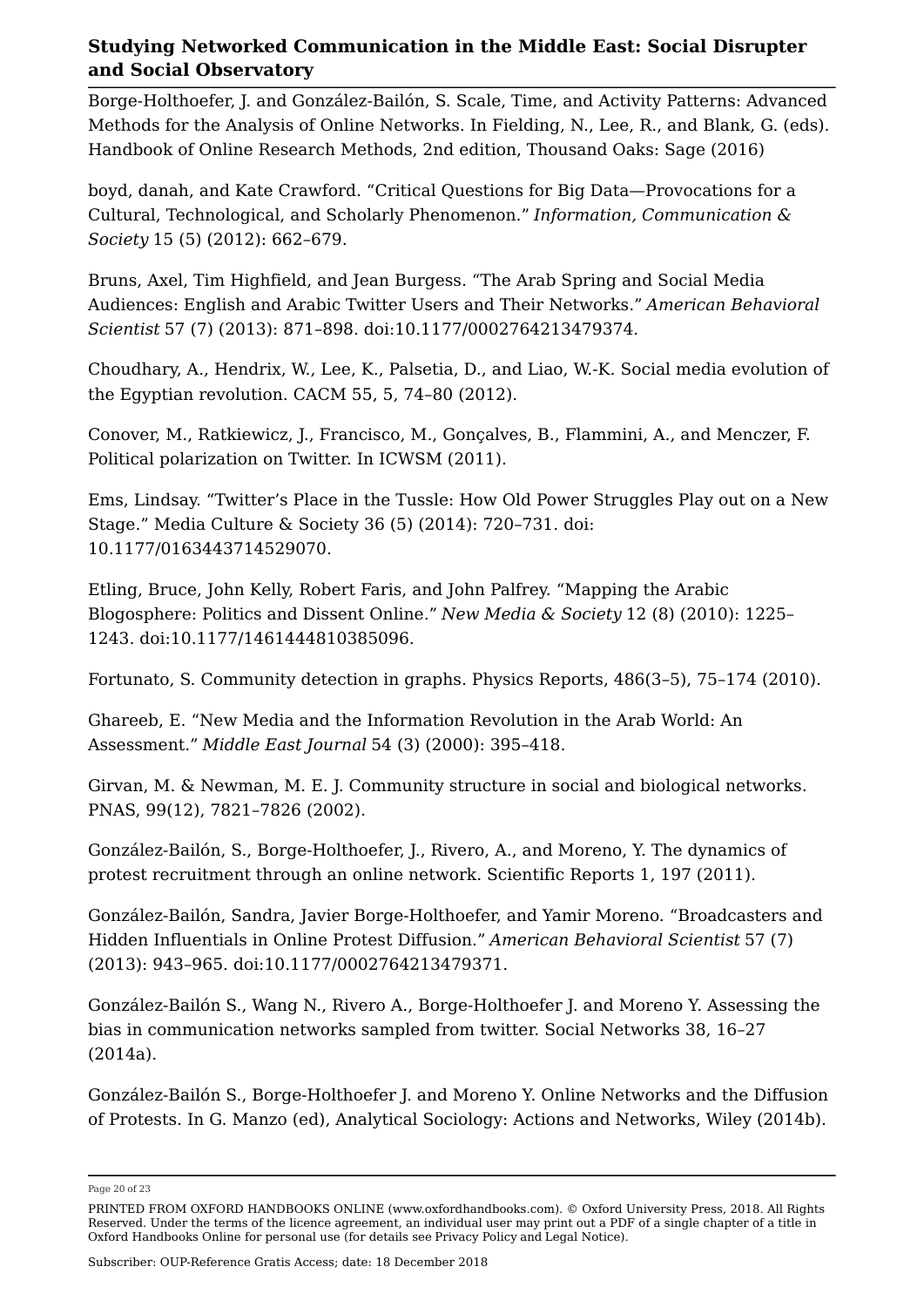González-Bailón, S., & Wang, N. Networked Discontent: The Anatomy of Protest Campaigns in Social Media. Social Networks, 44, 95–104 (2016).

Hamdy, Naila, and Ehab H. Gomaa. "Framing the Egyptian Uprising in Arabic Language Newspapers and Social Media." *Journal of Communication* 62 (2) (2012): 195–211. doi: 10.1111/j.1460-2466.2012.01637.x.

Huang, Wenyi, Ingmar Weber, and Sarah Vieweg. "Inferring Nationalities of Twitter Users and Studying Inter-National Linking." *HyperText* (2014): 237–242.

Kadushin, C. *Understanding Social Networks: Theories, Concepts, and Findings*. New York: Oxford University Press, 2012.

Kamrava, Mehran, and Zahra Babar (Eds.). *Migrant Labor in the Persian Gulf*. London: Hurst & Company, 2012.

Khamis, S. The transformative Egyptian media landscape: Changes, challenges and comparative perspectives. IJOC 5, 1159–1177 (2011).

Kim, Suin, Ingmar Weber, Li Wei, and Alice Oh. "Sociolinguistic Analysis of Twitter in Multilingual Societies." *HyperText* (2014): 243–248.

Laufer, Paul, Claudia Wagner, Fabian Flöck, and Markus Strohmaier. "Mining Cross-Cultural Relations from Wikipedia: A Study of 31 European Food Cultures." In *Proceedings of the ACM Web Science Conference (WebSci '15)*, 2015. doi: **http:// dx.doi.org/10.1145/2786451.2786452**.

Lim, Merlyna. "Clicks, Cabs, and Coffee Houses: Social Media and Oppositional Movements in Egypt, 2004–2011." *Journal of Communication* 62 (2) (2012): 231–248. doi: 10.1111/j.1460-2466.2012.01628.x.

Lynch, Marc. "After Egypt: The Limits and Promise of Online Challenges to the Authoritarian Arab State." *Perspectives on Politics* 9 (2) (2011): 301–310. doi:10.1017/ S1537592711000910.

Lysenko, Volodymyr V., and Kevin C. Desouza. "Charting the Coevolution of Cyberprotest and Counteraction: The Case of Former Soviet Union States from 1997 to 2011." *Convergence—The International Journal of Research into New Media Technologies* 20 (2) (2014): 176–200. doi:10.1177/1354856512459716.

Mejova, Yelena, Ingmar Weber, and Michael Macy (Eds). *Twitter—A Digital Socioscope*. Cambridge University Press, Cambridge, UK, 2015.

Meraz, Sharon, and Zizi Papacharissi. "Networked Gatekeeping and Networked Framing on #Egypt." *International Journal of Press-Politics* 18 (2) (2013): 138–166. doi: 10.1177/1940161212474472.

Page 21 of 23

PRINTED FROM OXFORD HANDBOOKS ONLINE (www.oxfordhandbooks.com). © Oxford University Press, 2018. All Rights Reserved. Under the terms of the licence agreement, an individual user may print out a PDF of a single chapter of a title in Oxford Handbooks Online for personal use (for details see Privacy Policy and Legal Notice).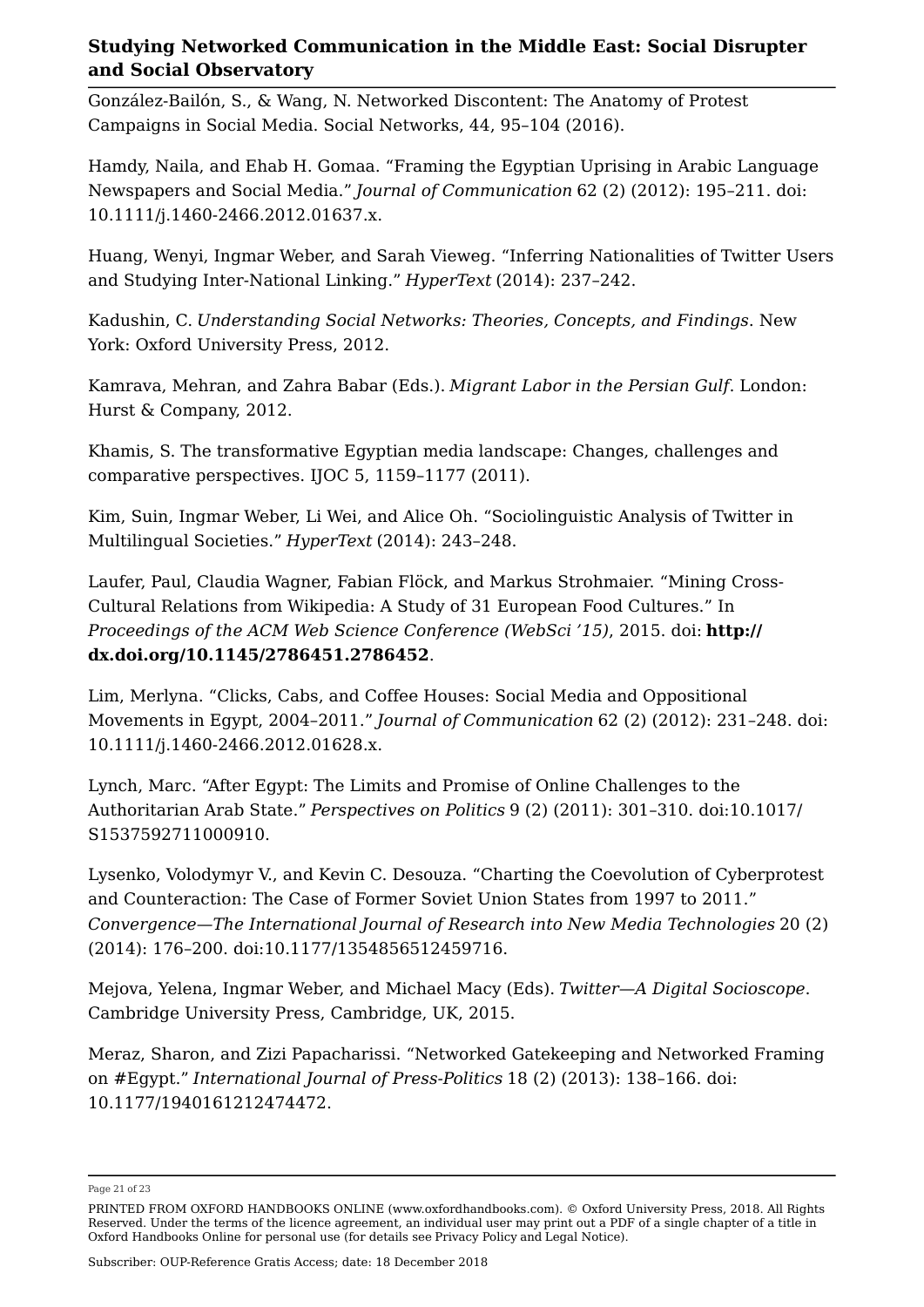Oh, O., Eom, C., and Rao, H. Collective sense-making through the Twitter service during the 2011 Egypt revolution. In ICIS (2012).

Pang B. and Lee L. Opinion mining and sentiment analysis, FTIR, vol. 2, no. 1-2, pp. 1–135 (2007).

Pereira, Fernando, Peter Norvig, and Alon Halevy. "The Unreasonable Effectiveness of Data." *IEEE Intelligent Systems* 2 (24) (2009): 8–12.

Porter, M. A., Mucha, P. J., Newman, M. E. J. & Warmbrand, C. M. A network analysis of committees in the U.S. House of Representatives. PNAS, 102(20), 7057–7062 (2005).

Regier, Terry, and Muhammad Ali Khalidi. "The Arab Street: Tracking a Political Metaphor." *Middle East Journal* 63 (1) (2009): 11–29 doi: 10.3751.63.1.11.

Traud, A., Kelsic, E., Mucha, P. & Porter, M. Comparing Community Structure to Characteristics in Online Collegiate Social Networks. SIAM Review, 53(3), 526–543 (2011).

Vieweg, Sarah, and Adam Hodges. "Surveillance & Modesty on Social Media: How Qataris Navigate Modernity and Maintain Tradition." *CSCW* (2016): 527–538.

Weber, I., and Garimella, K. R. K. #Egypt: visualizing Islamist vs. secular tension on Twitter. In ASONAM, 1100–1101 (2013a).

Weber, I., Garimella, V. R. K., and Batayneh, A. Secular vs. islamist polarization in Egypt on Twitter. In ASONAM, 290–297 (2013b).

Wulf, V., Aal, K., Abu Kteish, I., Atam, M., Schubert, K., Rohde, M., Yerousis, G. P., and Randall, D. Fighting against the wall: Social media use by political activists in a Palestinian village. In Proceedings of the SIGCHI Conference on Human Factors in Computing Systems, ACM, 1979–1988 (2013a).

Wulf, V., Misaki, K., Atam, M., Randall, D., and Rohde, M. 'On the ground' in Sidi Bouzid: investigating social media use during the Tunisian revolution. In Proceedings of the 2013 conference on Computer Supported Cooperative Work, ACM, 1409–1418 (2013b).

Youmans, William Lafi, and Jillian C. York. "Social Media and the Activist Toolkit: User Agreements, Corporate Interests, and the Information Infrastructure of Modern Social Movements." *Journal of Communication* 62 (2) (2012): 315–329. doi:10.1111/j. 1460-2466.2012.01636.x.

### **Notes:**

( ) "I was terribly wrong"—writers look back at the Arab spring five years on. *The Guardian*, January 23, 2016, https://www.theguardian.com/books/2016/jan/23/arab-spring-(<sup>1</sup>) "I was terribly wrong"—writers look back at the<br>*Guardian,* January 23, 2016, https://www.theguardia<br>five-years-on-writers-look-back.

Page 22 of 23

PRINTED FROM OXFORD HANDBOOKS ONLINE (www.oxfordhandbooks.com). © Oxford University Press, 2018. All Rights Reserved. Under the terms of the licence agreement, an individual user may print out a PDF of a single chapter of a title in Oxford Handbooks Online for personal use (for details see Privacy Policy and Legal Notice).